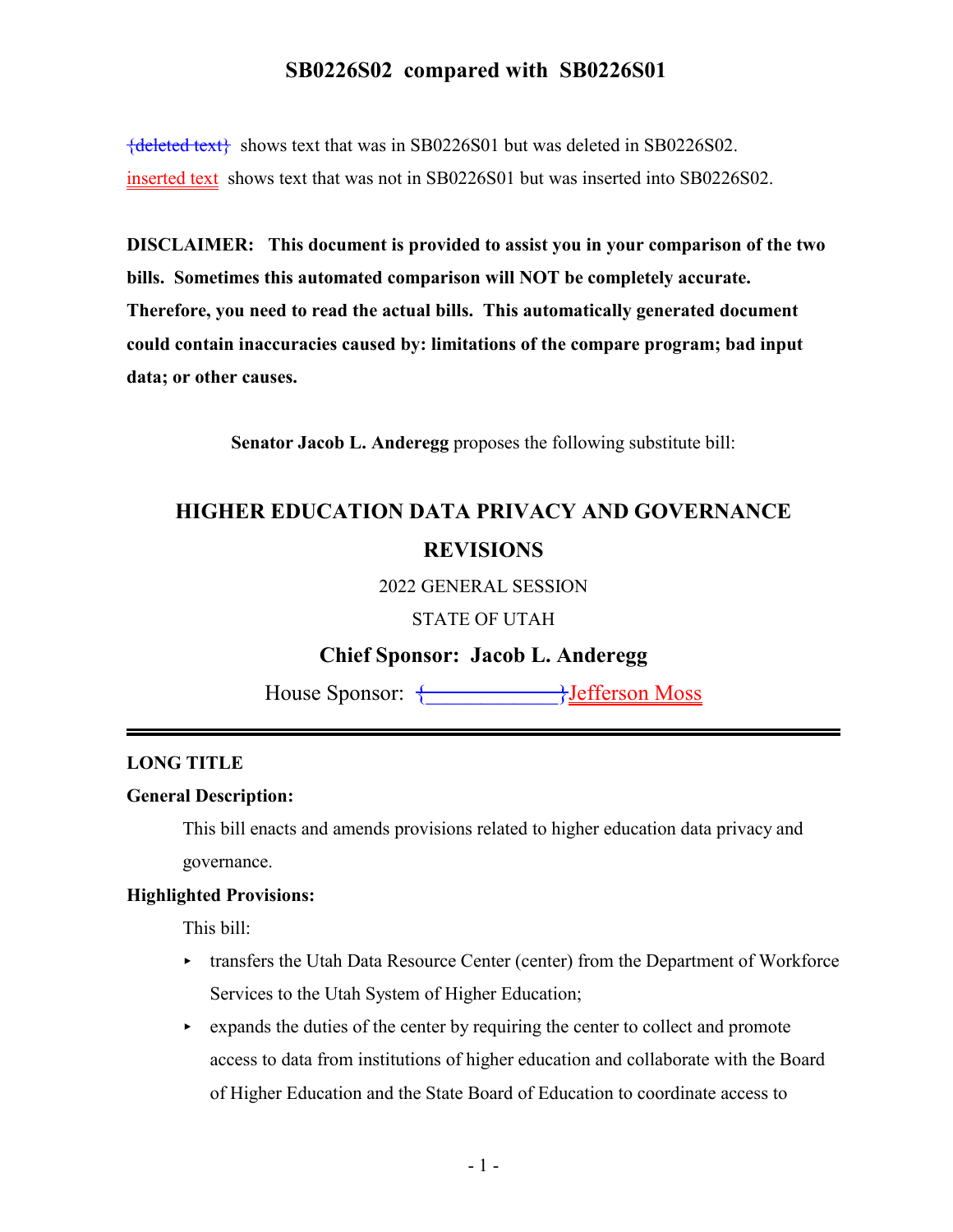certain student identifier information;

- $\triangleright$  requires the commissioner of higher education to:
	- appoint a director of the center, to
	- serve as chair of the Utah Data Research Advisory Board, and
	- appoint the member who represents the center to the School Readiness Board;
- requires the center to include information regarding the center's activities and accomplishments in the center's annual report to the Legislature;
- $\rightarrow$  provides for higher education student data protection at the state and institution of higher education (institution) levels;
- $\triangleright$  requires the state privacy officer to establish a privacy advisory group;
- < enacts requirements for data protection and maintenance for the Utah Board of Higher Education, institutions, and third-party contractors;
- creates requirements for a third-party contractor's use of student data;
- $\triangleright$  creates penalties for an institution that contracts with a third-party contractor that permits unauthorized collecting, sharing, or use of student data;
- < defines terms; and
- < makes technical and conforming changes.

### **Money Appropriated in this Bill:**

This bill appropriates in fiscal year 2023:

- $\rightarrow$  to Utah Board of Higher Education -- Administration, as an ongoing appropriation:
	- from the Education Fund,  $$770,000$ ; and
- $\rightarrow$  to Utah Board of Higher Education -- Administration, as a one-time appropriation:
	- from the Education Fund,  $$275,000$ .

### **Other Special Clauses:**

This bill provides a special effective date.

### **Utah Code Sections Affected:**

### AMENDS:

**35A-15-201**, as last amended by Laws of Utah 2019, Chapters 246, 246 and

renumbered and amended by Laws of Utah 2019, Chapters 342, 342 and last

amended by Coordination Clause, Laws of Utah 2019, Chapter 342

**53B-1-109**, as last amended by Laws of Utah 2020, Chapter 365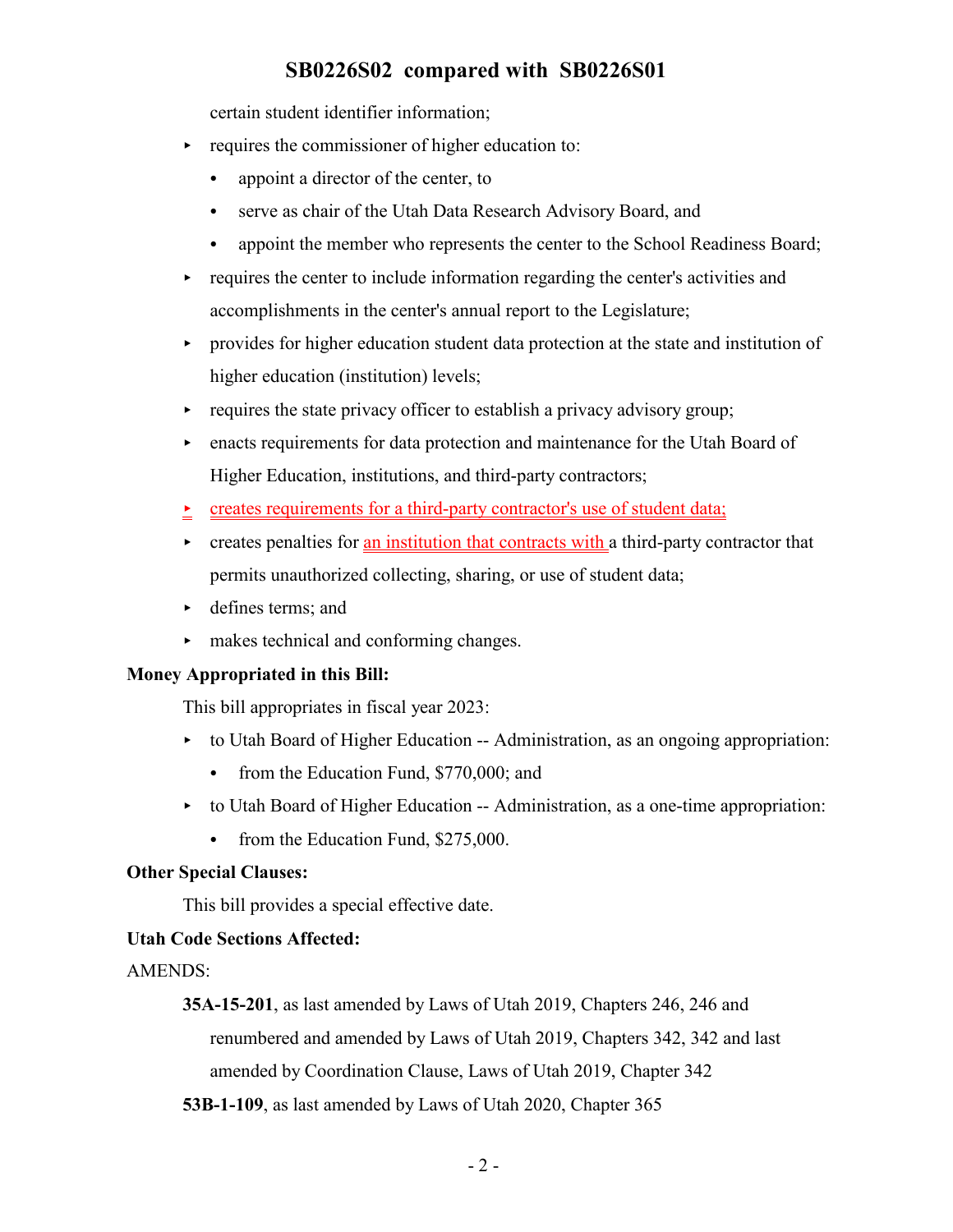**53E-1-201**, as last amended by Laws of Utah 2021, Chapters 64, 251, and 351

**53E-4-308**, as last amended by Laws of Utah 2020, Chapter 365

**53E-10-706**, as last amended by Laws of Utah 2019, Chapter 186

**53E-10-707**, as last amended by Laws of Utah 2019, Chapter 186

#### ENACTS:

**53B-28-501**, Utah Code Annotated 1953

**53B-28-502**, Utah Code Annotated 1953

**53B-28-503**, Utah Code Annotated 1953

**53B-28-504**, Utah Code Annotated 1953

**53B-28-505**, Utah Code Annotated 1953

**53B-28-506**, Utah Code Annotated 1953

#### RENUMBERS AND AMENDS:

- **53B-33-101**, (Renumbered from 35A-14-102, as last amended by Laws of Utah 2020, Chapter 365)
- **53B-33-201**, (Renumbered from 35A-14-201, as enacted by Laws of Utah 2017, Chapter 375)
- **53B-33-202**, (Renumbered from 35A-14-203, as last amended by Laws of Utah 2020, Chapter 365)
- **53B-33-203**, (Renumbered from 35A-14-204, as enacted by Laws of Utah 2017, Chapter 375)
- **53B-33-301**, (Renumbered from 35A-14-301, as enacted by Laws of Utah 2017, Chapter 375)
- **53B-33-302**, (Renumbered from 35A-14-302, as last amended by Laws of Utah 2020, Chapter 365)
- **53B-33-303**, (Renumbered from 35A-14-303, as enacted by Laws of Utah 2017, Chapter 375)
- **53B-33-304**, (Renumbered from 35A-14-304, as enacted by Laws of Utah 2017, Chapter 375)

#### REPEALS:

- **35A-14-101**, as enacted by Laws of Utah 2017, Chapter 375
- **35A-14-202**, as enacted by Laws of Utah 2017, Chapter 375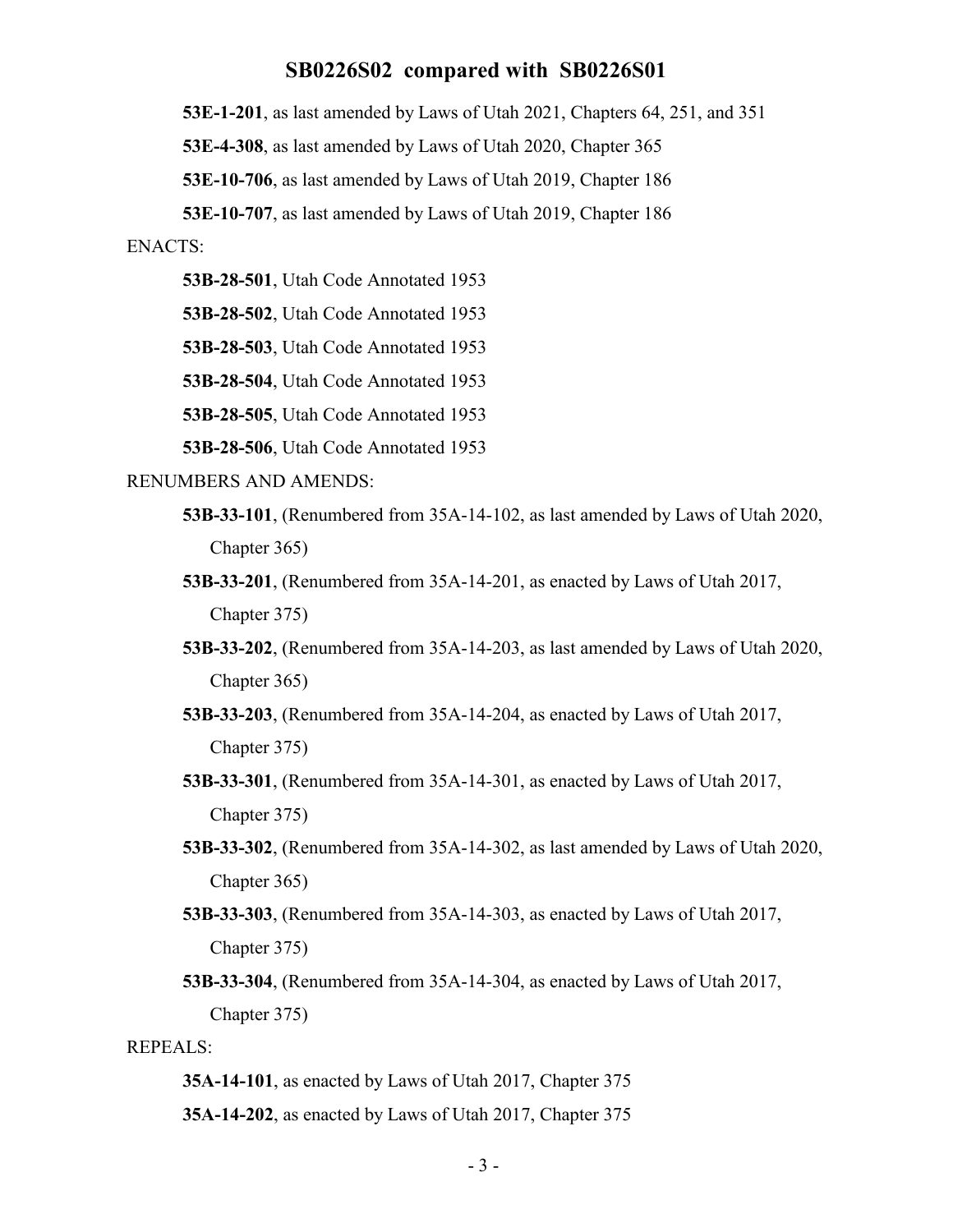*Be it enacted by the Legislature of the state of Utah:*

Section 1. Section **35A-15-201** is amended to read:

**35A-15-201. Establishment of the School Readiness Board -- Membership --**

#### **Funding prioritization.**

- (1) There is created the School Readiness Board within the department composed of:
- (a) the executive director or the executive director's designee;
- (b) one member appointed by the State Board of Education;
- (c) one member appointed by the chair of the State Charter School Board;
- (d) two members who have research experience in the area of early childhood

development, with:

(i) one member who is not a legislator and is appointed by the speaker of the House of Representatives; and

(ii) one member who represents the Utah Data Research Center created in Section 53B-33-201, appointed by the [executive director] commissioner of higher education;

(e) one member, who is not a legislator and is appointed by the president of the Senate, who:

(i) has expertise in results-based contracts; or

(ii) represents a financial institution that has experience managing a portfolio that meets the requirements of the Community Reinvestment Act, 12 U.S.C. Sec. 2901 et seq.;

(f) one member, appointed by the executive director, who has expertise in early childhood education;

(g) one member, appointed by the state superintendent, who has expertise in early childhood education;

(h) one member, appointed by the governor, who represents a nonprofit corporation that focuses on early childhood education; and

(i) one member, appointed by the executive director, who owns and operates a licensed child care center located in the state.

(2) (a) A member described in Subsection  $(1)(b)$ ,  $(c)$ ,  $(d)$ ,  $(e)$ ,  $(f)$ ,  $(g)$ , or  $(h)$  shall serve for a term of two years.

(b) If a vacancy occurs for a member described in Subsection  $(1)(b)$ ,  $(c)$ ,  $(d)$ ,  $(e)$ ,  $(f)$ ,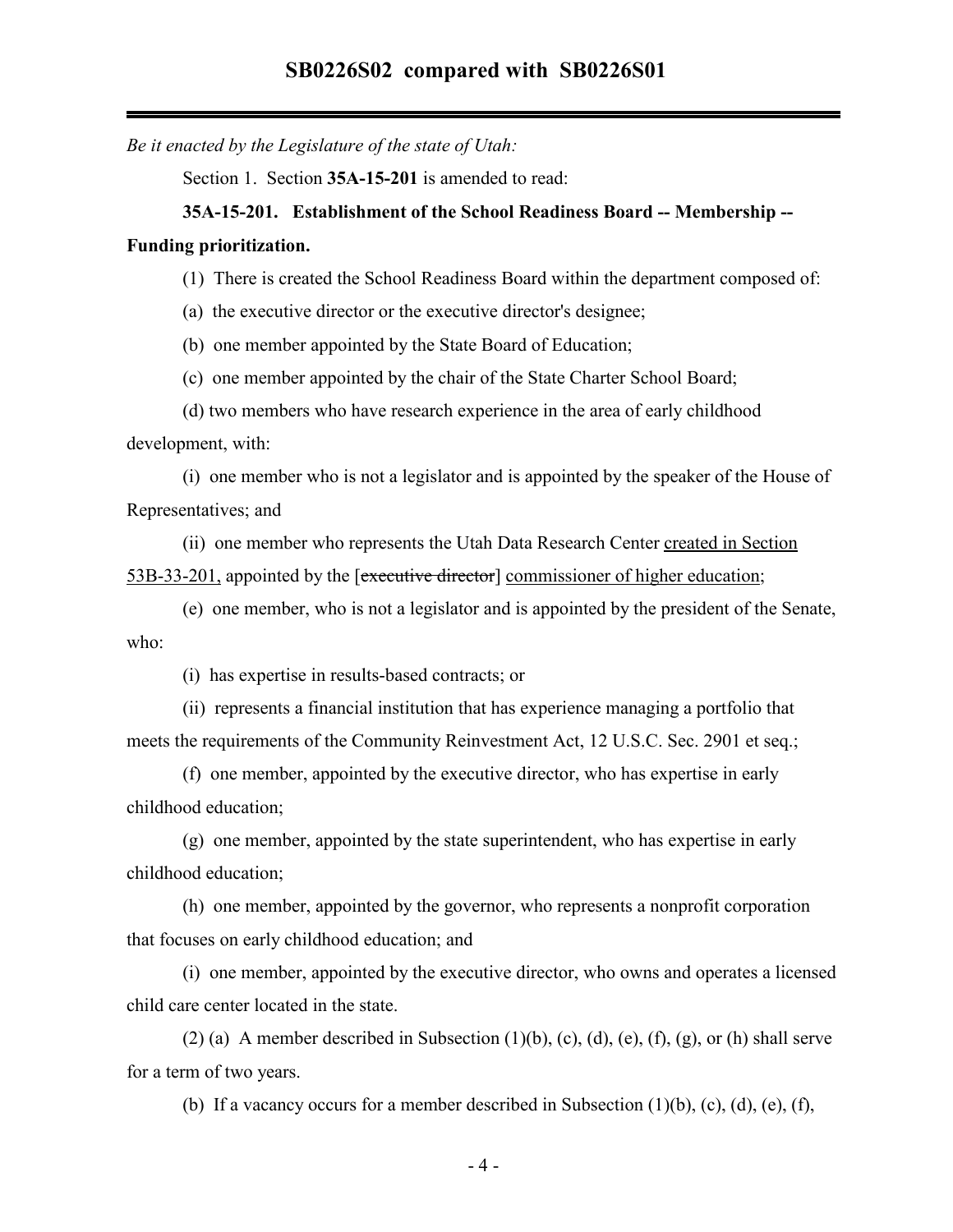(g), or (h), the individual appointing the member shall appoint a replacement to serve the remainder of the member's term.

(3) (a) A member may not receive compensation or benefits for the member's service.

(b) A member may serve more than one term.

(4) The department shall provide staff support to the board.

(5) (a) The board members shall elect a chair of the board from the board's

membership.

(b) The board shall meet upon the call of the chair or a majority of the board members.

(6) In allocating funding received under this chapter, the board shall:

(a) give first priority to repayment of an investor who is a party to a results-based contract under the Laws of Utah, 2014, Chapter 304, Section 10; and

(b) determine prioritization of funding for the remaining programs described in this chapter.

Section 2. Section **53B-1-109** is amended to read:

# **53B-1-109. Coordination of higher education and public education information technology systems -- Use of unique student identifier.**

(1) As used in this section[ $\frac{1}{2}$  unique]:

(a) "Center" means the Utah Data Research Center created in Section 53B-33-201.

(b) "Institution of higher education" means an institution of higher education described in Section 53B-1-102.

(c) student identifier" means the same as that term is defined in Section 53E-4-308.

(2) The board and State Board of Education, in collaboration with the center, shall:

(a) coordinate public education and higher education information technology systems to allow individual student academic achievement to be tracked through both education systems in accordance with this section and Section 53E-4-308[.]; and

(b) coordinate access to the unique student identifier of a public education student who later attends an institution of higher education.

(3) Information technology systems used at an institution [within the state system] of higher education shall use the unique student identifier of all students who have previously been assigned a unique student identifier.

Section 3. Section **53B-28-501** is enacted to read: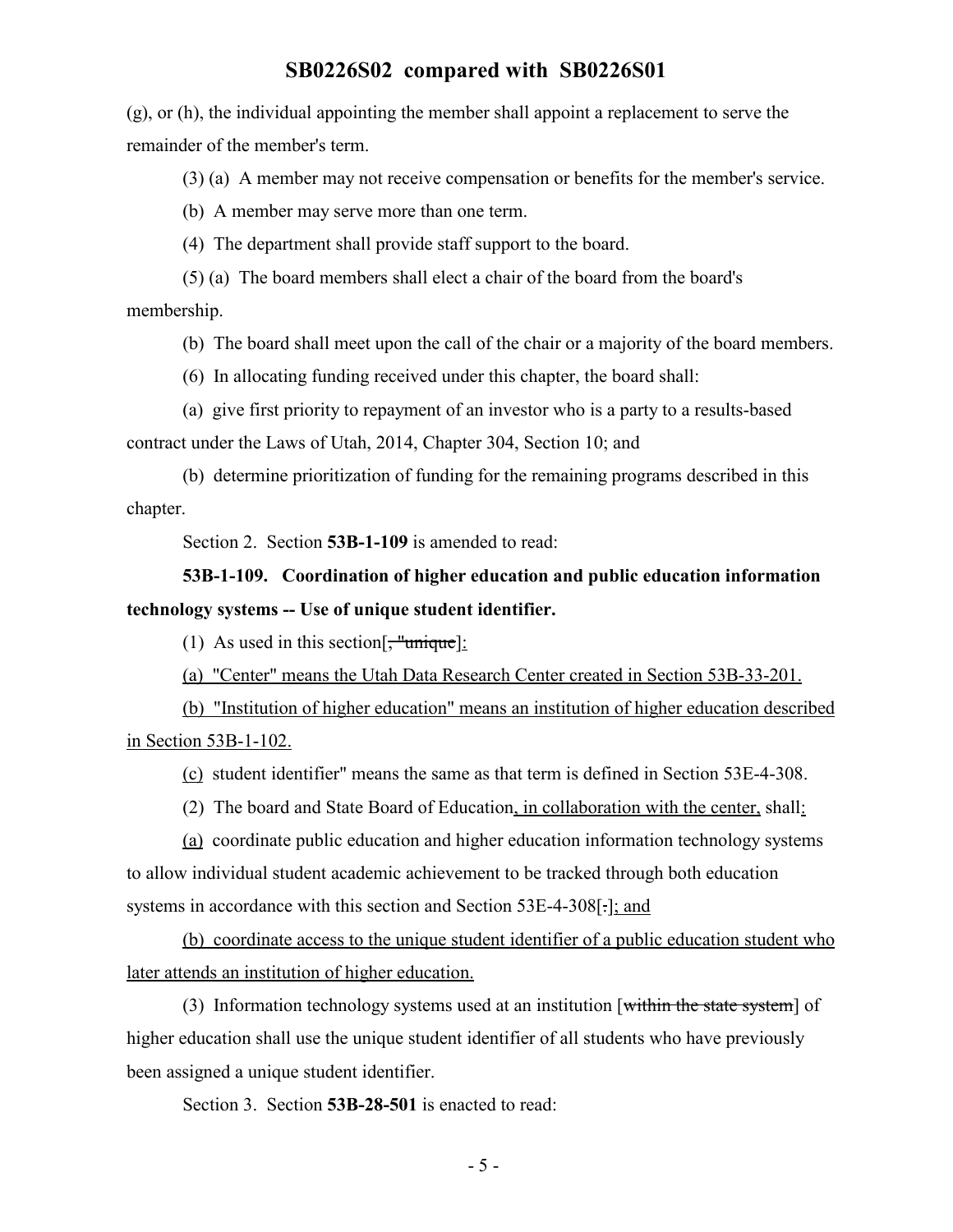#### **Part 5. Higher Education Student Data Protection**

#### **53B-28-501. Definitions.**

As used in this part:

(1) "Advisory group" means the institution of higher education privacy advisory group established by the state privacy officer under Section 53B-28-502.

(2) "Aggregate data" means data that:

(a) are totaled and reported at the group, cohort, class, course, institution, region, or state level, with at least 10 individuals in the level; and

(b) do not reveal personally identifiable student data.

(3) "Data breach" means an unauthorized release of or unauthorized access to personally identifiable student data that an education entity maintains.

(4) "Data governance plan" means an education entity's comprehensive plan for managing education data that:

(a) incorporates reasonable data industry best practices to maintain and protect student data and other education-related data;

(b) describes the role, responsibility, and authority of the board or an institution privacy officer;

(c) provides for necessary technical assistance, training, support, and auditing;

(d) describes the process for sharing student data between the education entity and another person;

(e) describes the education entity's data expungement process, including how to respond to requests for expungement;

(f) describes the data breach response process; and

(g) is published annually and available on the institution's website or the Utah System of Higher Education's website.

(5) "Education entity" means the Utah Board of Higher Education or an institution.

(6) "Higher education privacy officer" means a privacy officer that the board designates under Section <del>{53G-28-503}</del>53B-28-503.

(7) "Institution" means an institution of higher education described in Section 53B-1-102.

(8) "Minor" means a person younger than 18 years old.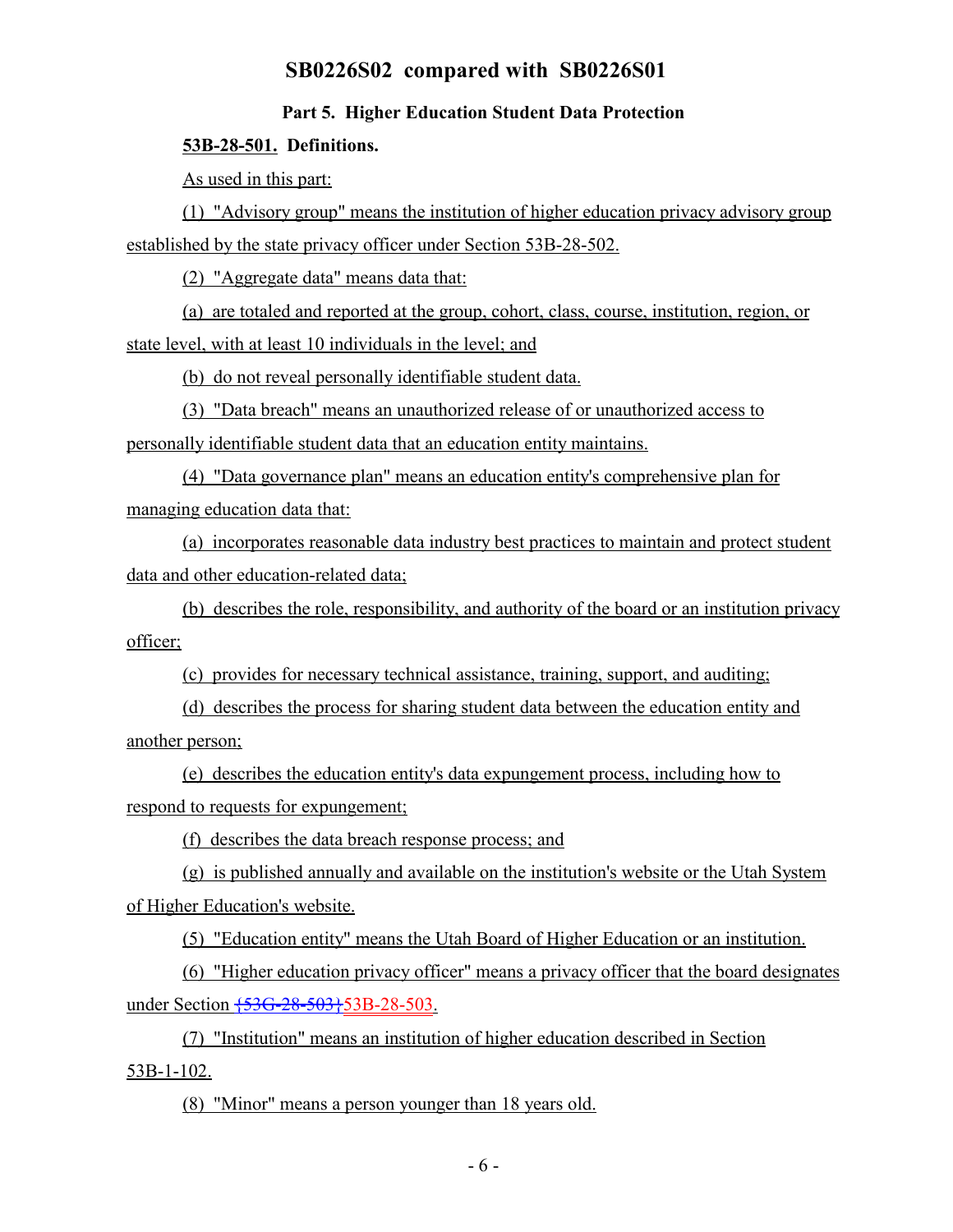(9) (a) "Personally identifiable student data" means student data that identifies or is used by the holder to identify a student.

(b) "Personally identifiable student data" includes:

(i) a student's first and last name;

(ii) the first and last name of a student's family member;

(iii) a student's or a student's family's home or physical address;

(iv) a student's email address or other online contact information;

(v) a student's telephone number;

(vi) a student's social security number;

(vii) a student's biometric identifier;

(viii) a student's health or disability data;

(ix) a student's education entity student identification number;

(x) a student's social media user name and password or alias;

(xi) if associated with personally identifiable student data, the student's persistent identifier, including:

(A) a customer number held in a cookie; or

(B) a processor serial number;

(xii) a combination of a student's last name or photograph with other information that together permits a person to contact the student online;

(xiii) information about a student or a student's family that a person collects online and combines with other personally identifiable student data to identify the student; and

(xiv) information that, alone or in combination, is linked or linkable to a specific student that would allow a reasonable person in the school community, who does not have personal knowledge of the relevant circumstances, to identify the student with reasonable certainty.

(10) "State privacy officer" means the state privacy officer described in Section 67-3-13.

(11) "Student" means an individual enrolled in an institution.

(12) (a) "Student data" means information about a student at the individual student level.

(b) "Student data" does not include aggregate or de-identified data.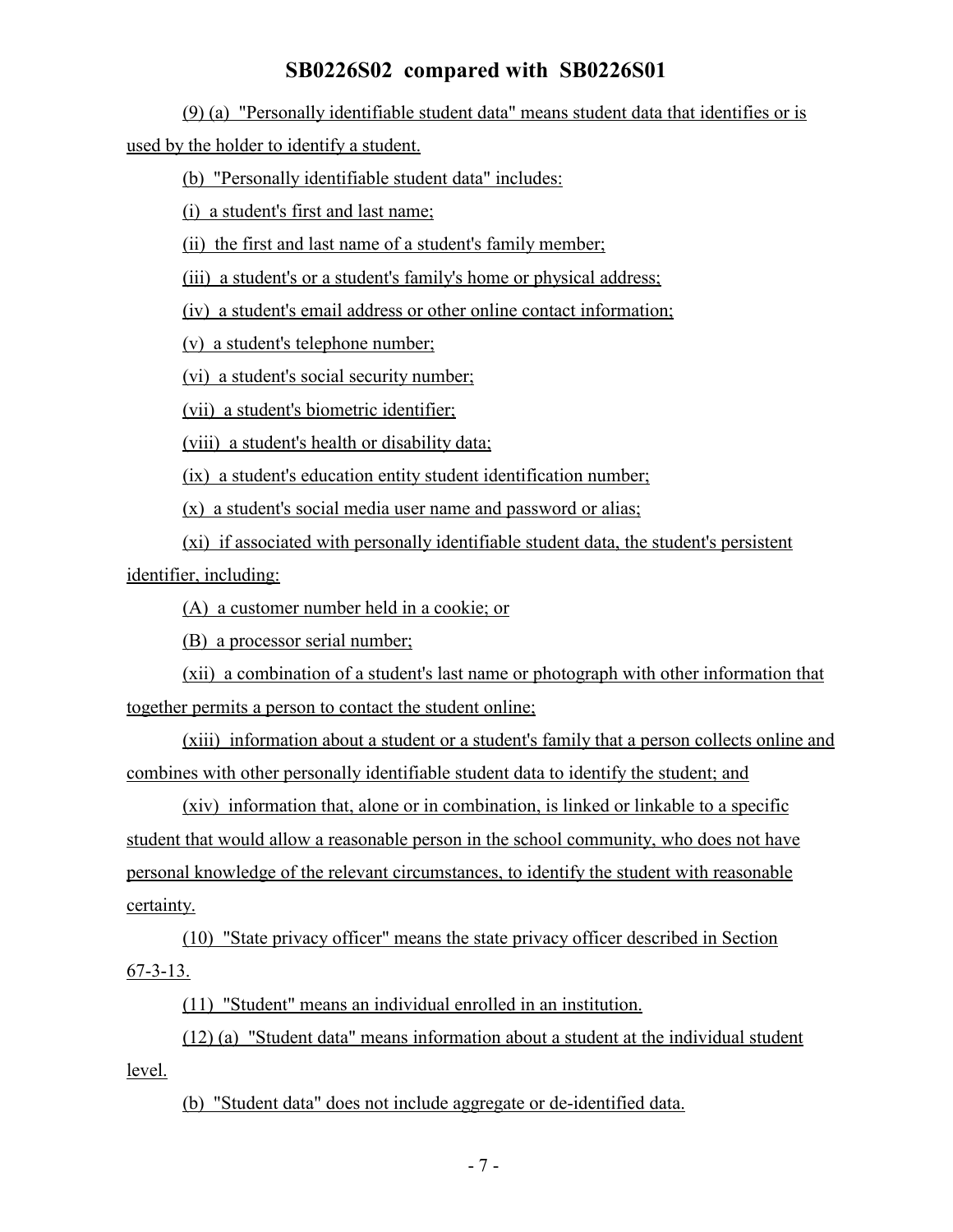(13) "Third-party contractor" means a person who:

(a) is not an institution or an employee of an institution; and

(b) pursuant to a contract with an education entity, collects or receives student data in order to provide a product or service, as described in the contract, if the product or service is not related to school photography, yearbooks, graduation announcements, or a similar product or service.

Section 4. Section **53B-28-502** is enacted to read:

## **53B-28-502. State student data protection governance.**

(1) The state privacy officer shall establish a higher education privacy advisory group to advise institutions and institution boards of trustees on student data protection.

(2) The advisory group shall consist of:

(a) the state privacy officer;

(b) the higher education privacy officer; and

(c) the following members, appointed by the commissioner of higher education:

(i) at least one Utah system of higher education employee; and

(ii) at least one representative of the Utah Board of Higher Education.

(3) The advisory group shall:

(a) discuss and make recommendations to the board and institutions regarding:

(i) existing and proposed:

(A) board rules; or

(B) board policies of the Utah Board of Higher Education or institutions; and

(ii) training on protecting student data privacy; and

(b) perform other tasks related to student data protection as designated by the Utah

Board of Higher Education.

(4) The  $\{state\}$ higher education privacy officer shall:

(a) provide training and support to institution boards and employees; and

(b) produce:

(i) resource materials;

(ii) model data governance plans;

(iii) model forms for institution student data protection governance; and

(iv) a model data collection notice.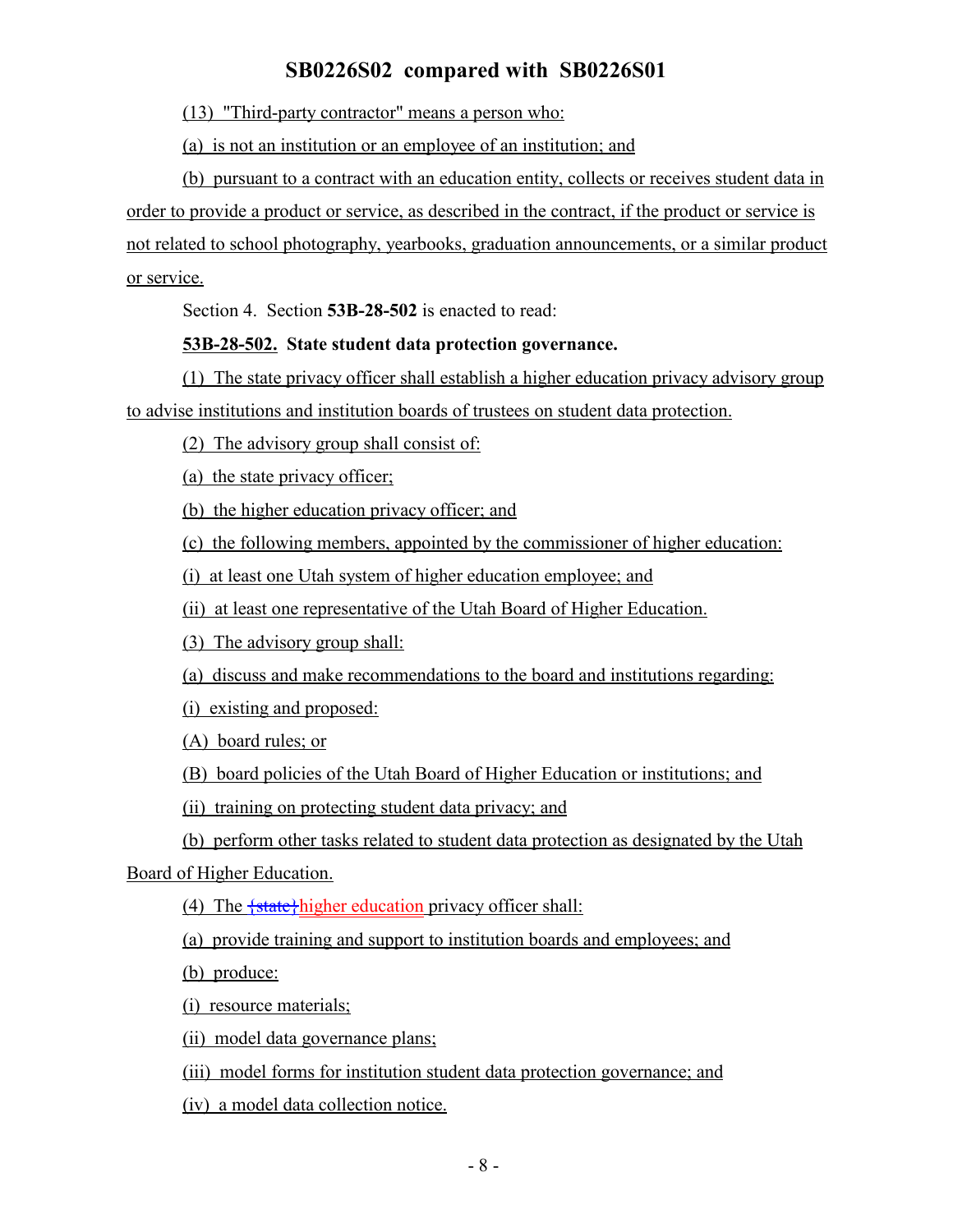(5) The board shall:

(a) (i) create and maintain a data governance plan; and

 $({b}i)$  annually publish the data governance plan on the Utah System of Higher

### Education website $\{\cdot\}$ ; and

(b) establish standards for:

(i) institution policies to protect student data;

(ii) institution data governance plans; and

(iii) a third-party contractor's use of student data.

Section 5. Section **53B-28-503** is enacted to read:

## **53B-28-503. Institution student data protection governance.**

(1) (a) An institution shall adopt policies to protect student data in accordance with this part and board rule, including the standards the board establishes under Subsection

 $53B-8-502(5)$ .

(b) The policies described in Subsection (1)(a) shall take into account the specific needs and priorities of the institution.

(2) The board shall designate a higher education privacy officer.

(3) The higher education privacy officer shall:

(a) verify compliance with student privacy laws, rules, and policies throughout the

Utah System of Higher Education;

(b) support institutions in developing data governance plans and student data privacy training; and

(c) act as the primary point of contact for the state privacy officer.

(4) An institution shall:

(a) designate an individual to act as the primary contact for the higher education

privacy officer;

(b) create and maintain an institution:

(i) data governance plan that complies with the standards the board establishes under Subsection 53B-25-502(5); and

(ii) record of student data privacy training; and

(c) annually publish the institution's data governance plan on the institution's website.

Section 6. Section **53B-28-504** is enacted to read: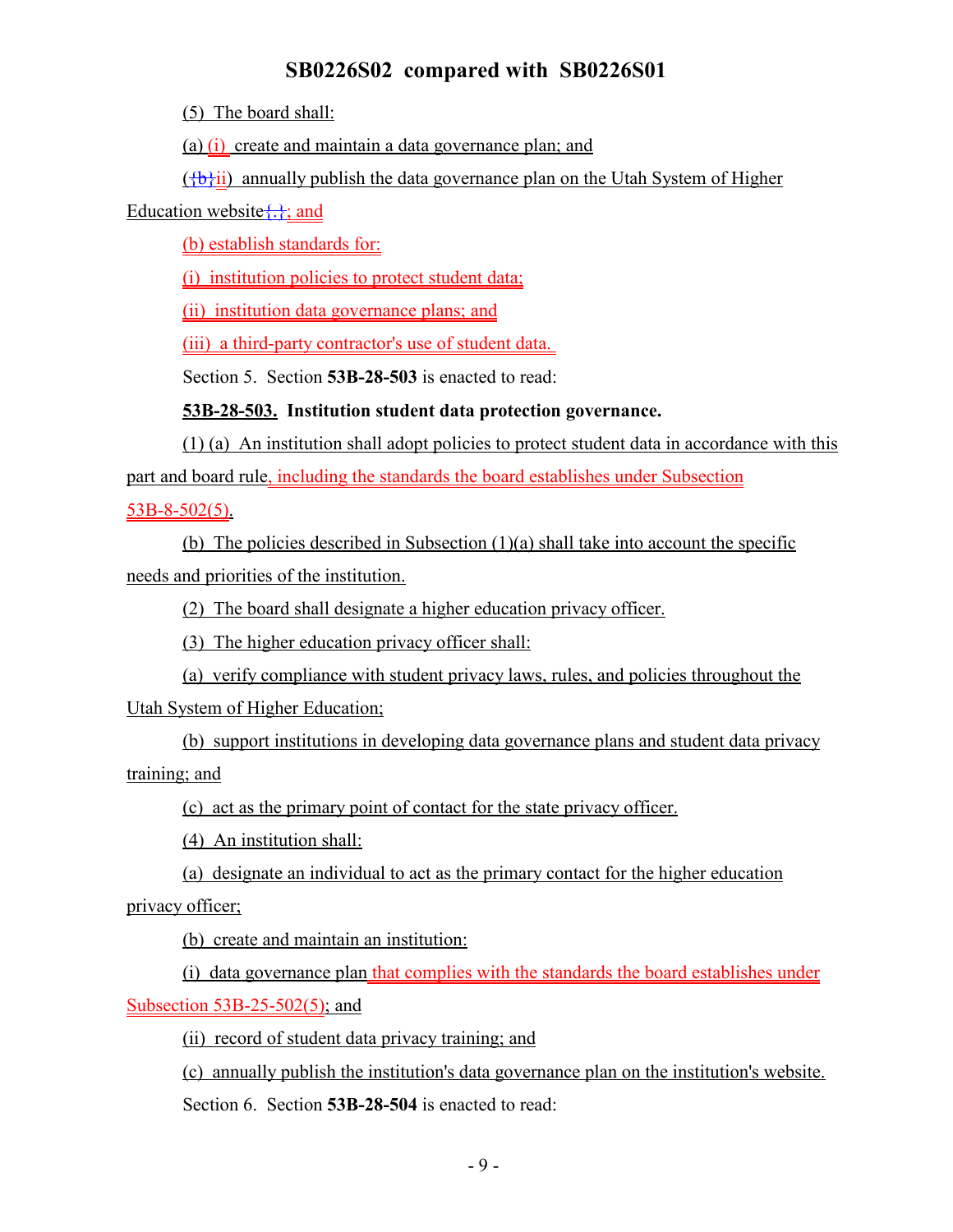#### **53B-28-504. Notification of significant data breach.**

(1) If a significant data breach occurs at an institution, the institution shall notify each student whose personally-identifiable student data was disclosed.

(2) In accordance with Title 63G, Chapter 3, Utah Administrative Rulemaking Act, the board shall make rules to define a significant data breach described in Subsection (1).

Section 7. Section **53B-28-505** is enacted to read:

## **53B-28-505. Third-party contractors.**

(1) A third-party contractor shall use personally identifiable student data received under a contract with an education entity strictly for the purpose of providing the contracted product or service within the negotiated contract terms.

(2) When contracting with a third-party contractor, an education entity, or a government agency contracting on behalf of an education entity, shall:

(a) ensure that the contract terms comply with the standards the board establishes under Subsection 53B-28-502(5); and

(b) require the following provisions in the contract:

 $({a}i)$  requirements and restrictions related to the collection, use, storage, or sharing of student data by the third-party contractor that are necessary for the education entity to ensure compliance with the provisions of this part and board rule;

 $({b}^{\dagger})$  a description of a person, or type of person, including an affiliate of the third-party contractor, with whom the third-party contractor may share student data;

 $({c}^{\dagger}$ iii) provisions that, at the request of the education entity, govern the deletion of the student data received by the third-party contractor;

 $({a}^{\dagger}$ iv) except as provided in Subsection (4) and if required by the education entity, provisions that prohibit the secondary use of personally identifiable student data by the third-party contractor; and

 $({e}^{\psi}v)$  an agreement by the third-party contractor that, at the request of the education entity that is a party to the contract, the education entity or the education entity's designee may audit the third-party contractor to verify compliance with the contract.

(3) As authorized by law or court order, a third-party contractor shall share student data as requested by law enforcement.

(4) A third-party contractor, as authorized by contract, may: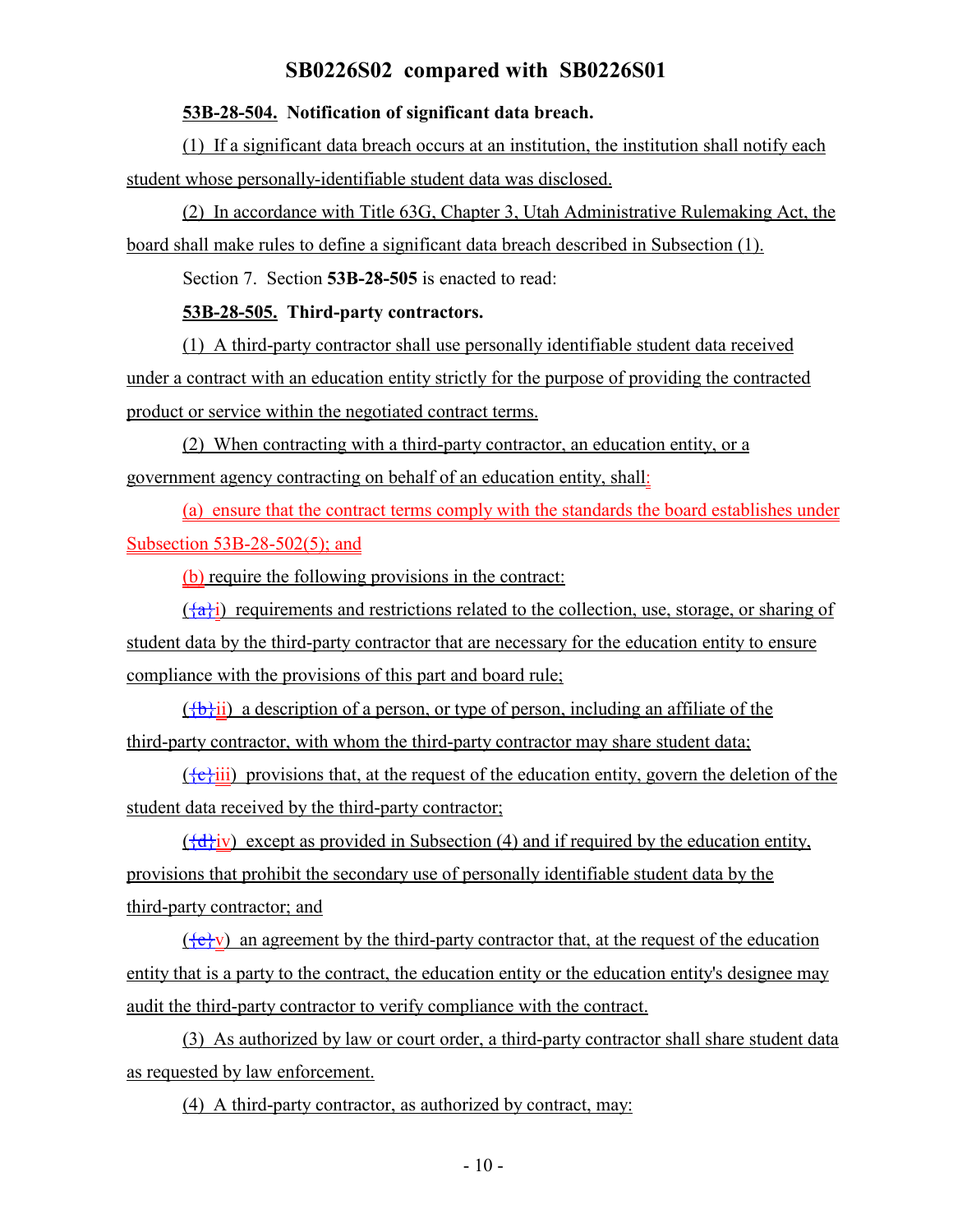(a) use student data for adaptive learning or customized student learning purposes;

(b) market an educational application or product to a student if the third-party contractor does not use student data, shared by or collected on behalf of an education entity, to market the educational application or product;

(c) use a recommendation engine to recommend to a student:

(i) content that relates to learning or employment, within the third-party contractor's application, if the recommendation is not motivated by payment or other consideration from another party; or

(ii) services that relate to learning or employment, within the third-party contractor's application, if the recommendation is not motivated by payment or other consideration from another party;

(d) respond to a student request for information or feedback, if the content of the response is not motivated by payment or other consideration from another party;

(e) use student data to allow or improve operability and functionality of the third-party contractor's application; or

(f) identify for a student nonprofit institutions of higher education or scholarship providers that are seeking students who meet specific criteria:

(i) regardless of whether the identified nonprofit institutions of higher education or scholarship providers provide payment or other consideration to the third-party contractor; and

(ii) only if the third-party contractor obtains authorization in writing from:

(A) the student's parent, if the student is a minor; or

(B) the student.

(5) At the completion of a contract with an education entity, if the contract has not been renewed, a third-party contractor shall return or delete upon the education entity's request all personally identifiable student data under the control of the education entity unless a student or a minor student's parent consents to the maintenance of the personally identifiable student data.

(6) (a) A third-party contractor may not:

(i) except as provided in Subsection  $(6)(b)$ , sell student data;

(ii) collect, use, or share student data, if the collection, use, or sharing of the student data is inconsistent with the third-party contractor's contract with the education entity; or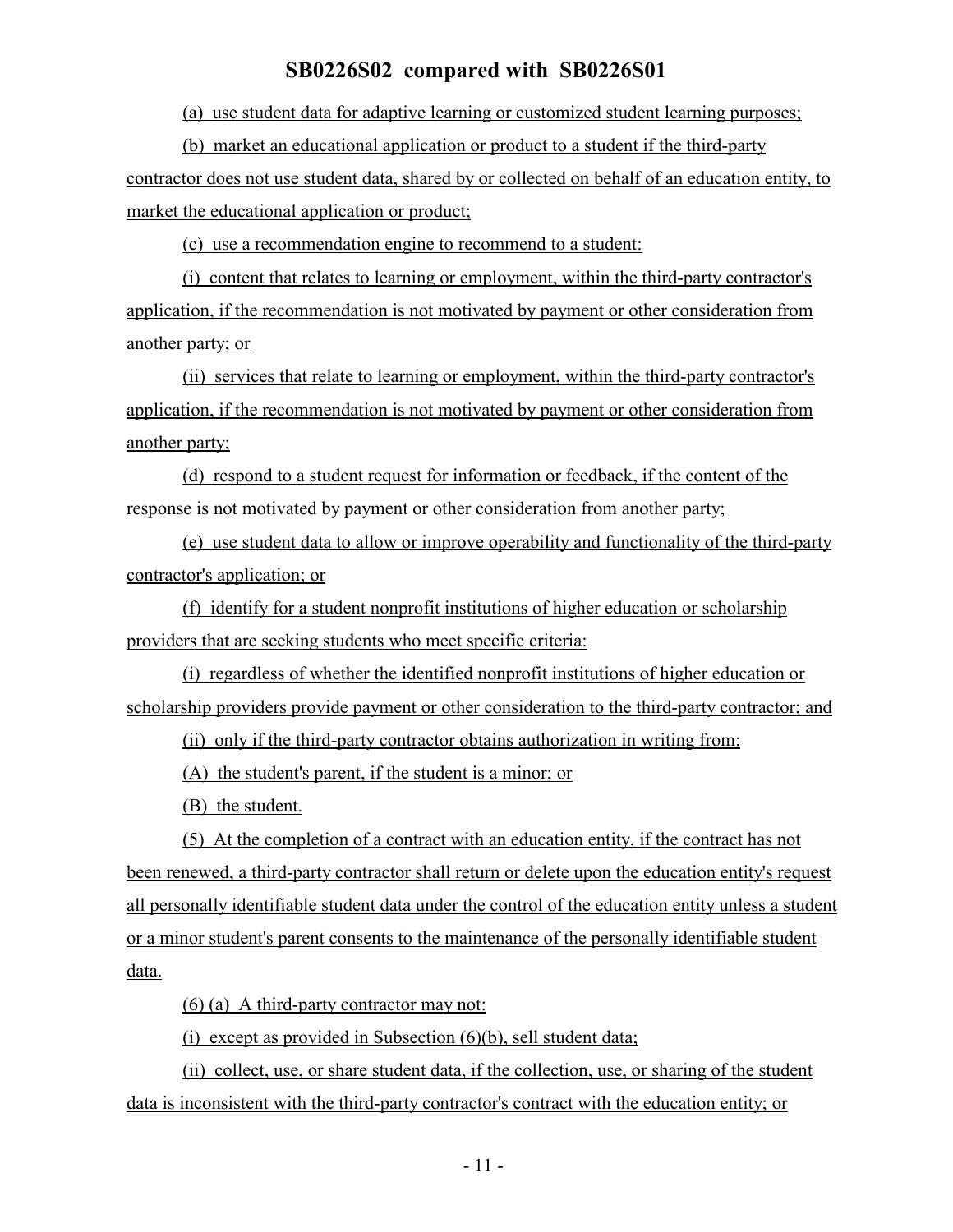(iii) use student data for targeted advertising.

(b) A person may obtain student data through the purchase of, merger with, or otherwise acquiring a third-party contractor if the third-party contractor remains in compliance with this section.

(7) The provisions of this section do not:

(a) apply to the use of a general audience application, including the access of a general audience application with login credentials created by a third-party contractor's application;

(b) apply if the student data is shared in accordance with the education entity's directory information policy, as described in 34 C.F.R. Sec. 99.37;

(c) apply to the providing of Internet service; or

(d) impose a duty on a provider of an interactive computer service, as defined in 47 U.S.C. Sec. 230, to review or enforce compliance with this section.

(8) A provision of this section that relates to a student's student data does not apply to a third-party contractor if the education entity or third-party contractor obtains authorization from the following individual, in writing, to waive that provision:

(a) the student's parent, if the student is a minor; or

(b) the student.

Section 8. Section **53B-28-506** is enacted to read:

**53B-28-506. Penalties.**

(1) (a)  $\{A\}$ An institution that contracts third-party contractor that knowingly or recklessly permits unauthorized collecting, sharing, or use of student data under this part:

(i) except as provided in Subsection (1)(b), may not enter into a future contract with an {education entity;}with the third-party contractor; and

(ii) may be required by the board to pay a civil penalty of up to  $$25,000$ ; and}.

(iii) may be required to pay:

(A) the education entity's cost of notifying parents and students of the unauthorized sharing or use of student data; and

(B) expenses incurred by the education entity as a result of the unauthorized sharing or use of student data.

 $\uparrow$  (b) An education entity may enter into a contract with a third-party contractor that knowingly or recklessly permitted unauthorized collecting, sharing, or use of student data if: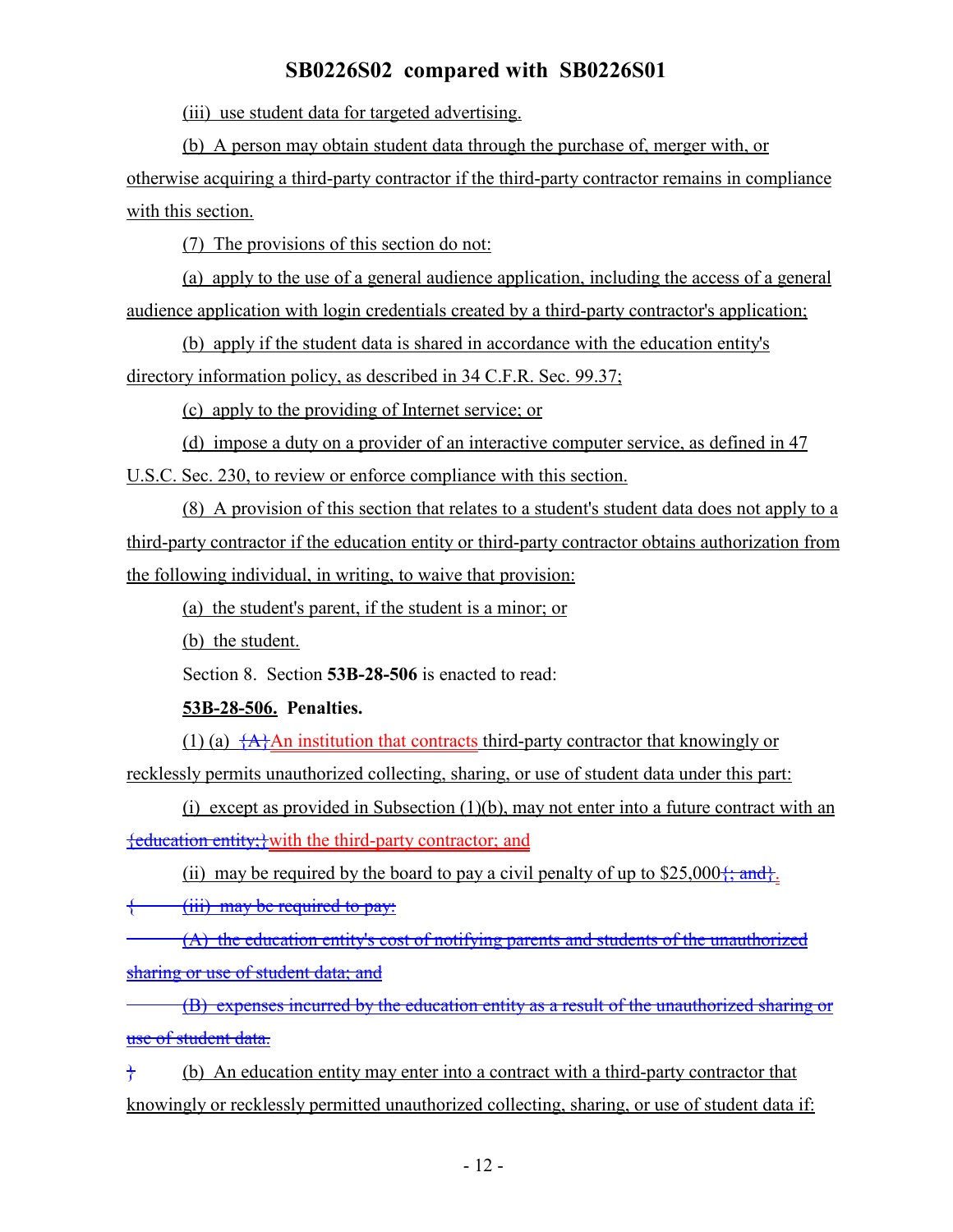(i) the education entity determines that the third-party contractor has corrected the errors that caused the unauthorized collecting, sharing, or use of student data; and

(ii) the third-party contractor demonstrates:

(A) if the third-party contractor is under contract with the education entity, current compliance with this part; or

(B) an ability to comply with the requirements of this part.

(c) The board may assess the civil penalty described in Subsection  $(1)(a)(ii)$  in accordance with Title 63G, Chapter 4, Administrative Procedures Act.

(d) The board may bring an action in the district court of the county in which the office of the education entity is located, if necessary, to enforce payment of the civil penalty described in Subsection  $(1)(a)(ii)$ .

(e) An individual who knowingly or intentionally permits unauthorized collecting, sharing, or use of student data may be found guilty of a class A misdemeanor.

(2) (a) A student or a minor student's parent may bring an action against an institution in a court of competent jurisdiction for damages caused by a knowing or reckless violation of Section 53B-28-505 by a third-party contractor that the institution contracts with under 53B-28-505.

(b) If the court finds that a third-party contractor has violated Section 53B-28-505, the court may  $\frac{4}{3}$  court may  $\frac{4}{3}$  coder the institution to pay to the parent or student:

(i) damages; and

(ii) costs.

Section 9. Section **53B-33-101**, which is renumbered from Section 35A-14-102 is renumbered and amended to read:

### **[35A-14-102]. 53B-33-101. Definitions.**

As used in this chapter:

(1) "Advisory board" means the Utah Data Research Advisory Board created in Section  $[35A-14-203]$  53B-33-203.

(2) "Center" means the Utah Data Research Center created in Section 53B-33-201.

(3) "Data" means any information about a person stored in a physical or electronic record.

(4) "Data research program" means the data maintained by the center in accordance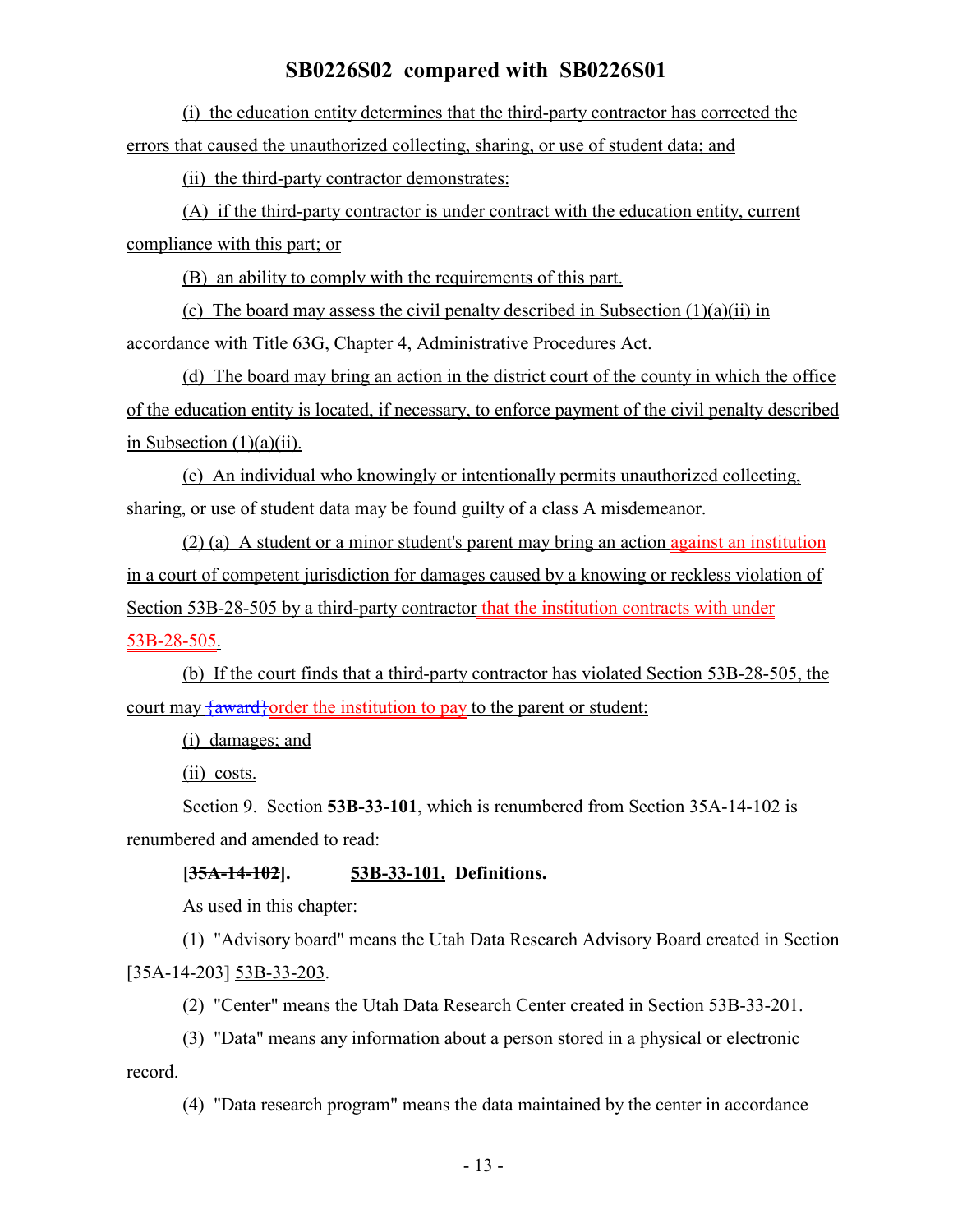with Section [35A-14-301] 53B-33-301.

(5) "De-identified data" means data about a person that cannot, without additional information, identify the person to another person or machine.

(6) "Director" means the director of the [Workforce Research and Analysis Division] Utah Data Research Center created in Section 53B-33-201.

(7) "Institution of higher education" means an institution of higher education described in Section 53B-1-102.

 $[\overline{(7)}]$  (8) "Participating entity" means:

(a) the State Board of Education, which includes the director as defined in Section 53E-10-701;

(b) the  $[Utah$  Board of Higher Education board;

(c) the Department of Workforce Services; and

(d) the Department of Health and Human Services.

(9) "Unique student identifier" means the same as that term is defined in Section

53E-4-308.

Section 10. Section **53B-33-201**, which is renumbered from Section 35A-14-201 is renumbered and amended to read:

#### **[35A-14-201]. 53B-33-201. Utah Data Research Center -- Creation.**

The Utah Data Research Center is created within the [Workforce Research and Analysis Division within the department] Utah system of higher education.

Section 11. Section **53B-33-202**, which is renumbered from Section 35A-14-203 is renumbered and amended to read:

#### **[35A-14-203]. 53B-33-202. Utah Data Research Advisory Board --**

#### **Composition -- Appointment.**

(1) There is created the Utah Data Research Advisory Board [in accordance with this section].

(2) The [Utah Data Research Advisory Board] advisory board is composed of the following members:

(a) the state superintendent of the State Board of Education or the state superintendent's designee;

(b) the commissioner [of higher education or the commissioner of higher education's]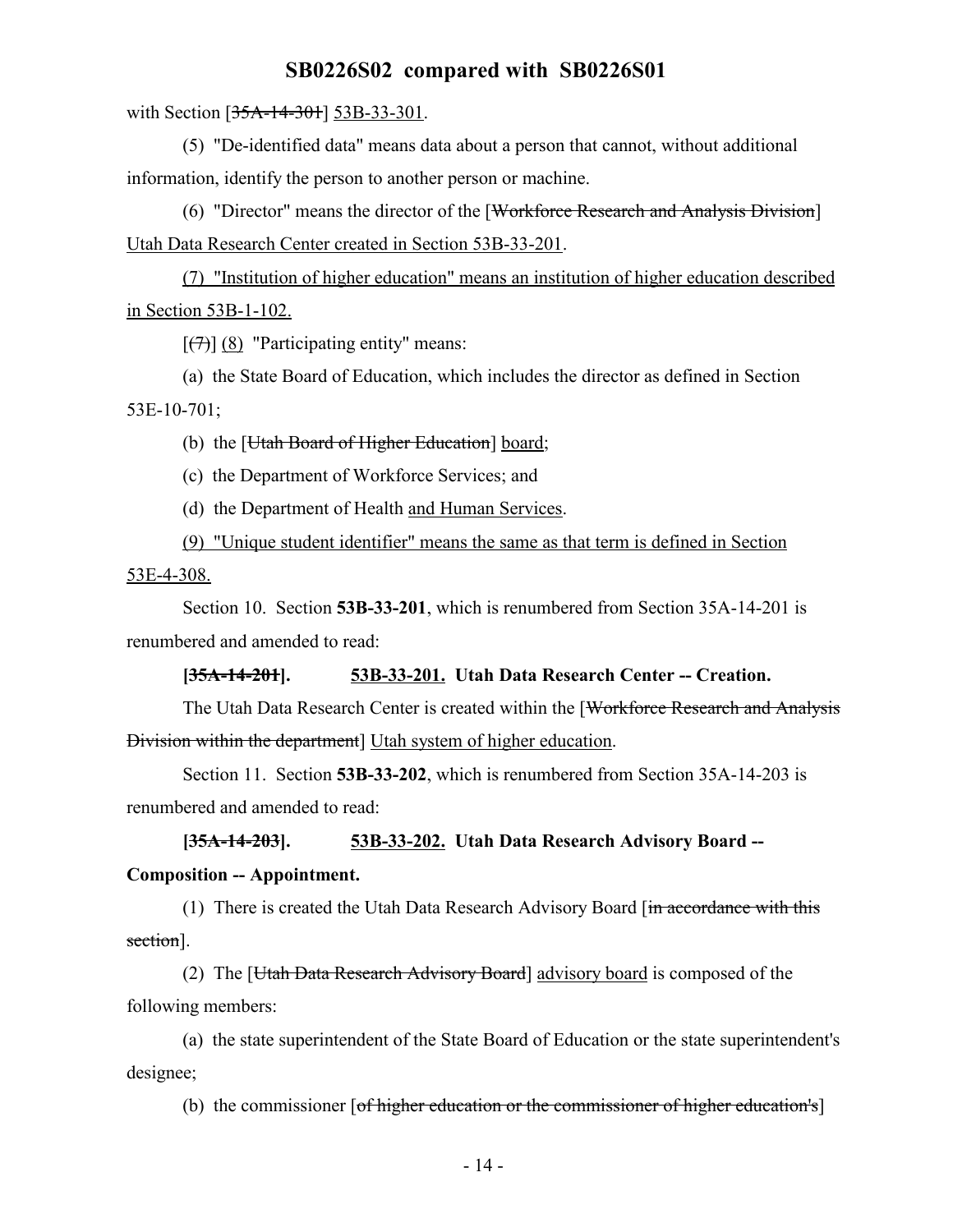or the commissioner's designee;

(c) the executive director of the Department of Workforce Services or the executive director's designee; and

(d) the executive director of the Department of Health and Human Services or the executive director's designee.

(3) The [executive director] commissioner shall serve as chair.

(4) A member of the advisory board:

(a) except to the extent a member's service on the advisory board is related to the member's duties outside of the advisory board, may not receive compensation or benefits for the member's service; and

(b) may receive per diem and travel expenses in accordance with:

(i) Section 63A-3-106;

(ii) Section 63A-3-107; and

(iii) rules made by the Division of Finance under Sections 63A-3-106 and 63A-3-107.

Section 12. Section **53B-33-203**, which is renumbered from Section 35A-14-204 is renumbered and amended to read:

**[35A-14-204]. 53B-33-203. Director -- Additional staff -- Administrative support.**

(1) The commissioner shall appoint a director  $[\text{shall}]$  to manage the day-to-day operations of the center.

(2) The director may, with the [department's] commissioner's approval, hire staff, including:

(a) data scientists;

(b) data technology experts; and

(c) data security experts.

Section 13. Section **53B-33-301**, which is renumbered from Section 35A-14-301 is renumbered and amended to read:

### **[35A-14-301]. 53B-33-301. Data research program.**

(1) The center shall establish a data research program for the purpose of analyzing data that is:

(a) collected over time;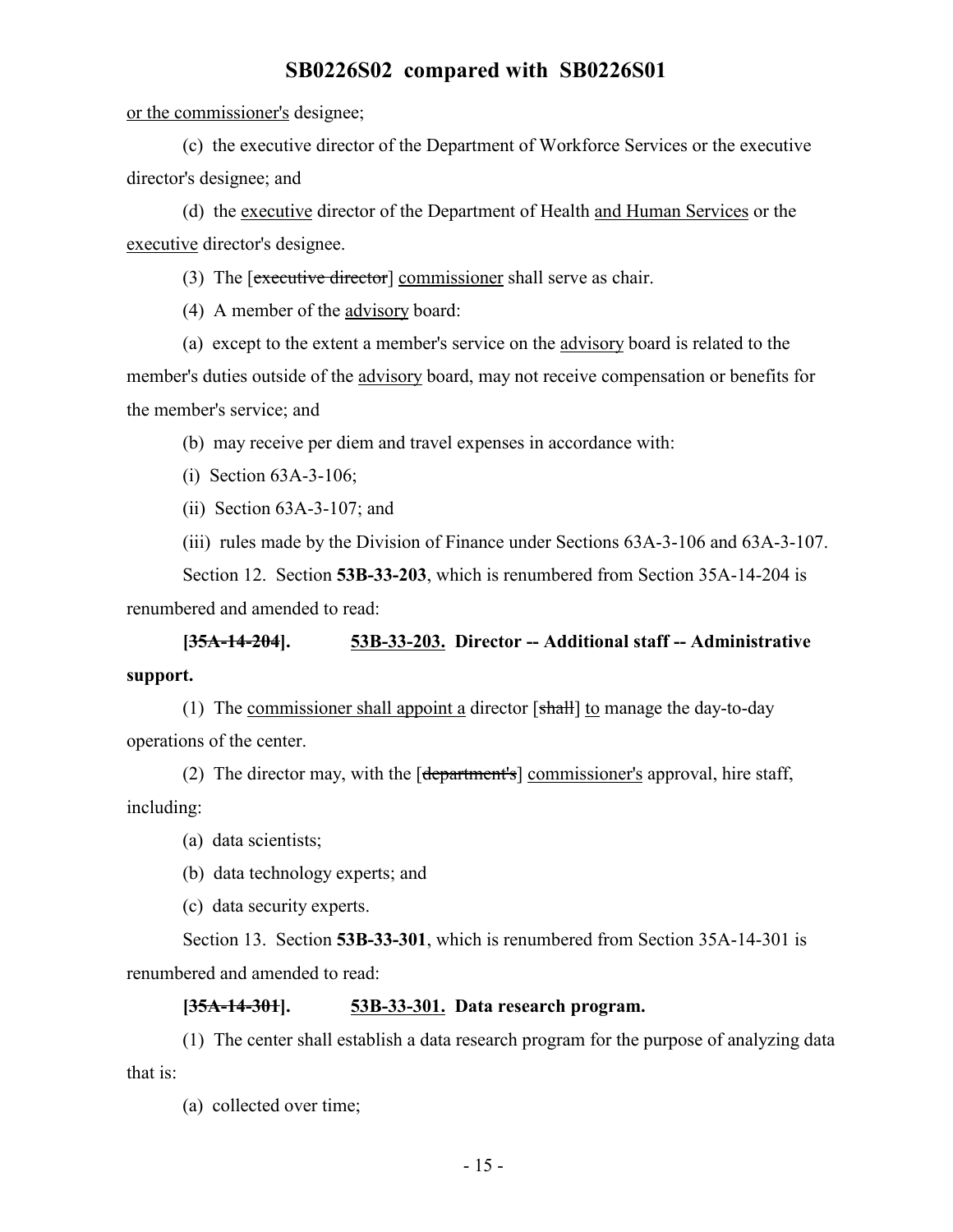(b) aggregated from multiple sources; and

(c) connected and de-identified.

(2) The center may, in order to establish the data research program described in Subsection (1):

(a) acquire property or equipment in order to store aggregated, connected, and de-identified data derived from data contributed by the participating entities; or

(b) contract with a private entity in accordance with Title 63G, Chapter 6a, Utah Procurement Code, or with a state government entity to:

(i) store aggregated, connected, and de-identified data derived from data contributed by the participating entities; or

(ii) utilize existing aggregated, connected, and de-identified data maintained by a state government entity.

(3) A participating entity shall contribute data to the data research program described in Subsection (1) within guidelines established by the center.

(4) The center may only release data maintained by the center in accordance with the procedures described in this chapter.

(5) The center shall:

(a) as directed by the board, serve as a repository in the state of data from institutions of higher education;

(b) collaborate with the board and the State Board of Education to coordinate access to the unique student identifier of a public education student who later attends an institution of higher education in accordance with Sections 53B-1-109 and 53E-4-308;

(c) develop, establish, and maintain programs that promote access to data from institutions of higher education;

(d) identify initiatives that leverage education data that will improve a state citizen's ability to:

(i) access services at an institution of higher education; or

(ii) graduate with a postsecondary certificate or degree; and

(e) perform all other duties provided in this chapter.

(6) The director shall identify the resources necessary to successfully implement initiatives described in Subsection (5)(d), in accordance with Section 53B-7-101.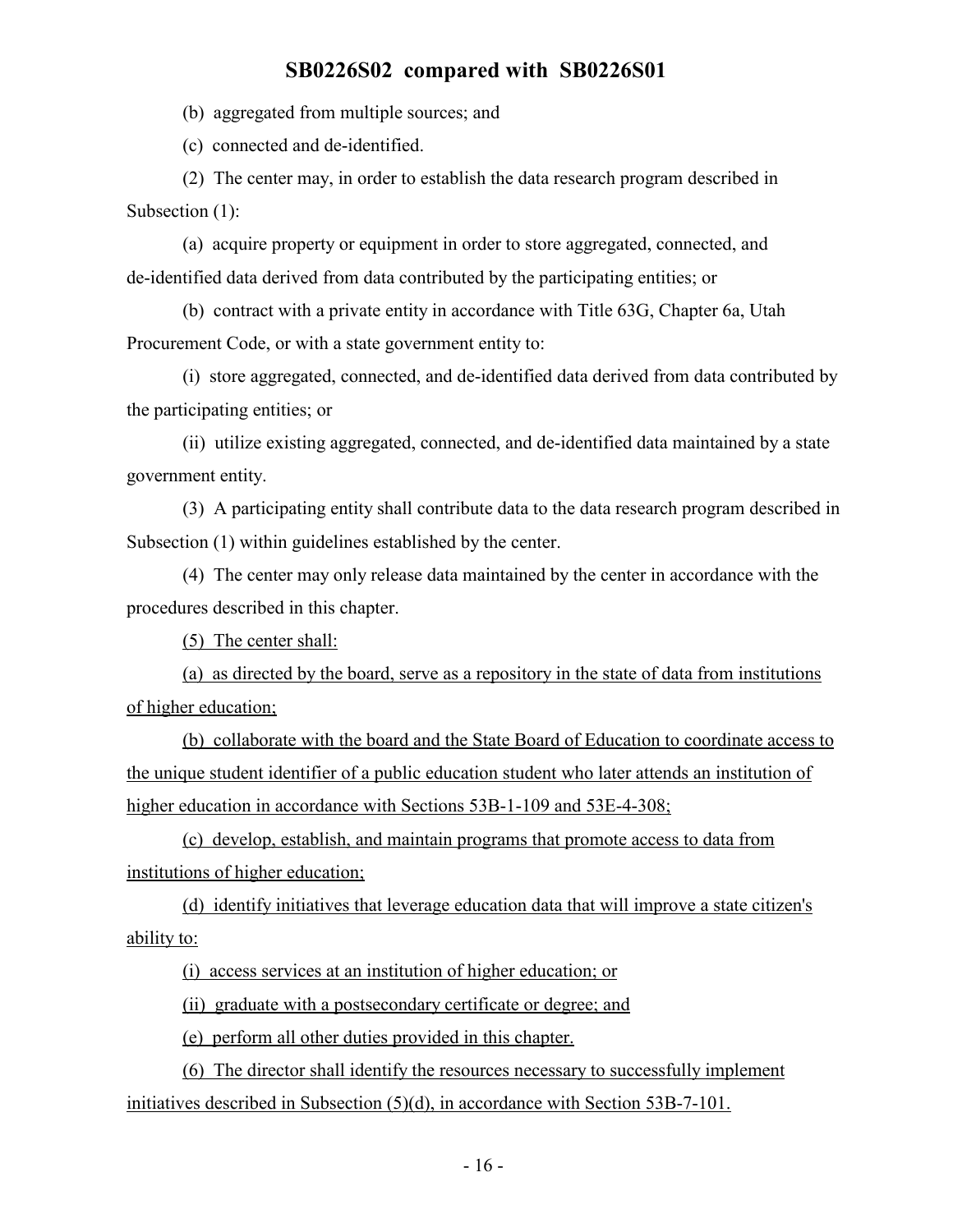(7) The center may:

(a) employ staff necessary to carry out the center's duties;

(b) purchase, own, create, or maintain equipment necessary to:

(i) collect data from the participating entities;

(ii) connect and de-identify data collected by the center;

(iii) store connected and de-identified data; or

(iv) conduct research on data stored or obtained by the center; or

(c) contract with a private entity, another state or federal entity, or a political subdivision of the state to carry out the center's duties as provided in this chapter.

 $[5]$  (8) The data research program is not subject to Title 63G, Chapter 2, Government Records Access and Management Act.

Section 14. Section **53B-33-302**, which is renumbered from Section 35A-14-302 is renumbered and amended to read:

#### **[35A-14-302]. 53B-33-302. Data research requests.**

(1) The center shall use data that the center maintains or that a participating entity contributes to the data research program under Section [35A-14-301] 53B-33-301 to conduct research for the purpose of developing public policy for the state.

(2) The director, with consultation by the advisory board, shall create a prioritized list of data research for the center to conduct using the data research program each year.

(3) (a) In developing the list described in Subsection (2), the center shall accept data research requests from:

(i) a legislative committee or a legislative staff office;

(ii) the governor or an executive branch agency;

(iii) the State Board of Education; and

(iv) the [Utah Board of Higher Education] board.

 $[(b)$  The department shall begin accepting the data research requests described in Subsection  $(3)(a)$  on July 1, 2017.

 $[\text{e}(\epsilon)]$  (b) The center shall report the list described in Subsection (2) to the Education Interim Committee before December 1 of each year.

(4) In addition to conducting data research in accordance with the prioritized list described in Subsection (2), the center may use additional resources to prepare data research at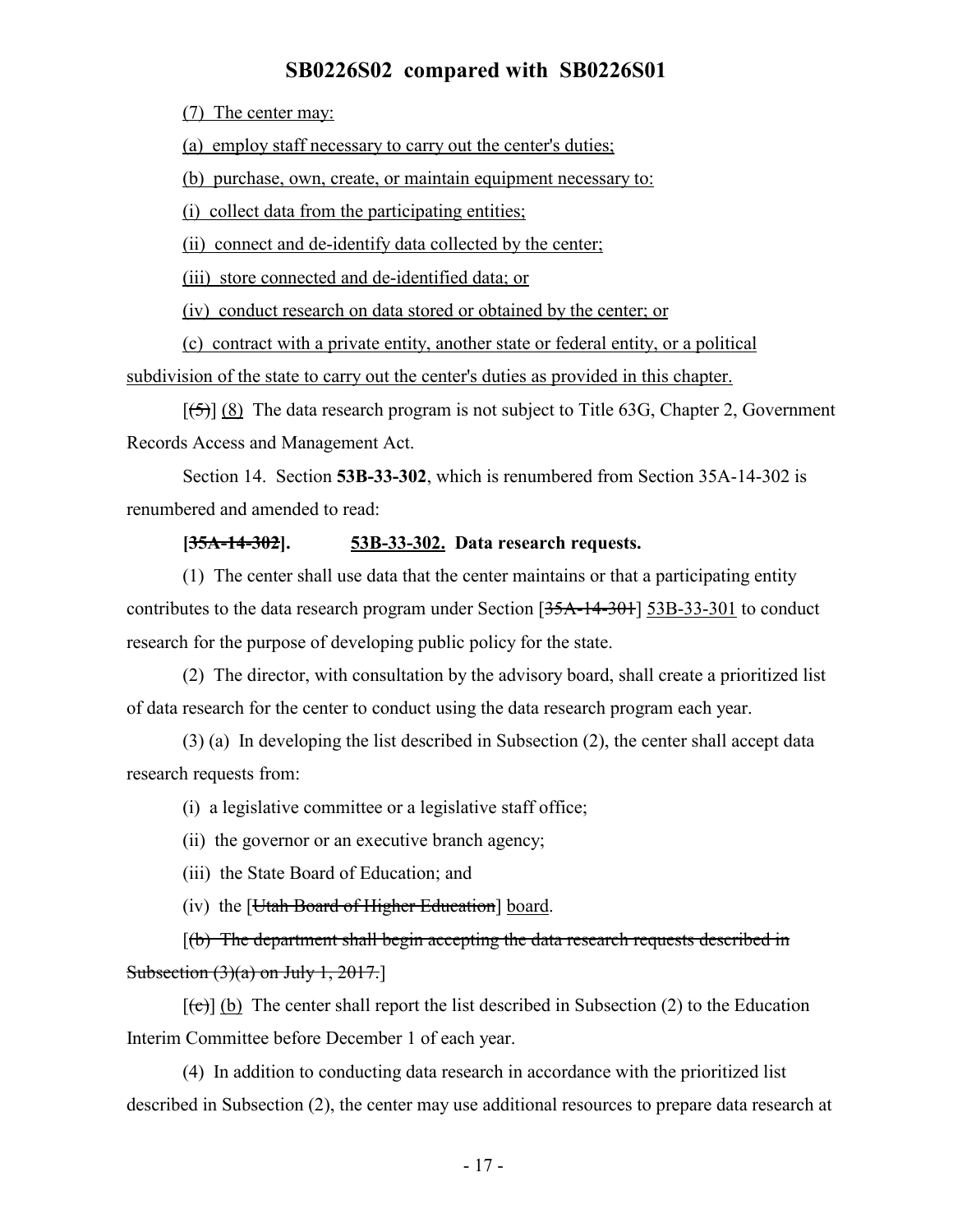the request of:

(a) a state government entity;

(b) a political subdivision of the state;

(c) a private entity; or

(d) a member of the public.

(5) The director, with approval by the advisory board, shall determine, for a data research request described in Subsection (4):

(a) whether the center has the resources to complete the data research request;

(b) the order in which the center shall complete the data research request, if at all; and

(c) a reasonable estimated cost for the request.

(6) The center, after evaluating a request under Subsection (5), shall:

(a) provide the person that requested the data research with a cost estimate; and

(b) require, before accepting a data research request, that the person that submitted the data research request agree to pay, once the data research is complete, the full cost of completing the data research request as determined by the center under Subsection (5).

(7) The center shall make available to the public, on a website maintained by the center, any data research request that the center completes under this section.

(8) The center shall ensure that any data contained in a completed data research request is de-identified.

(9) The center shall:

(a) establish, by rule made in accordance with Title 63G, Chapter 3, Utah Administrative Rulemaking Act:

(i) procedures for submitting a data research request under this section;

(ii) criteria to determine how to prioritize data research requests; and

(iii) minimum standards for information a person is required to include in a data research request; and

(b) create a fee schedule in accordance with Section 63J-1-504 for completing a data research request.

(10) In addition to submitting a data research request under Subsection (4), a participating entity, executive branch agency, or legislative staff office may request, and the center may release, a data set from the data research program if the data set is: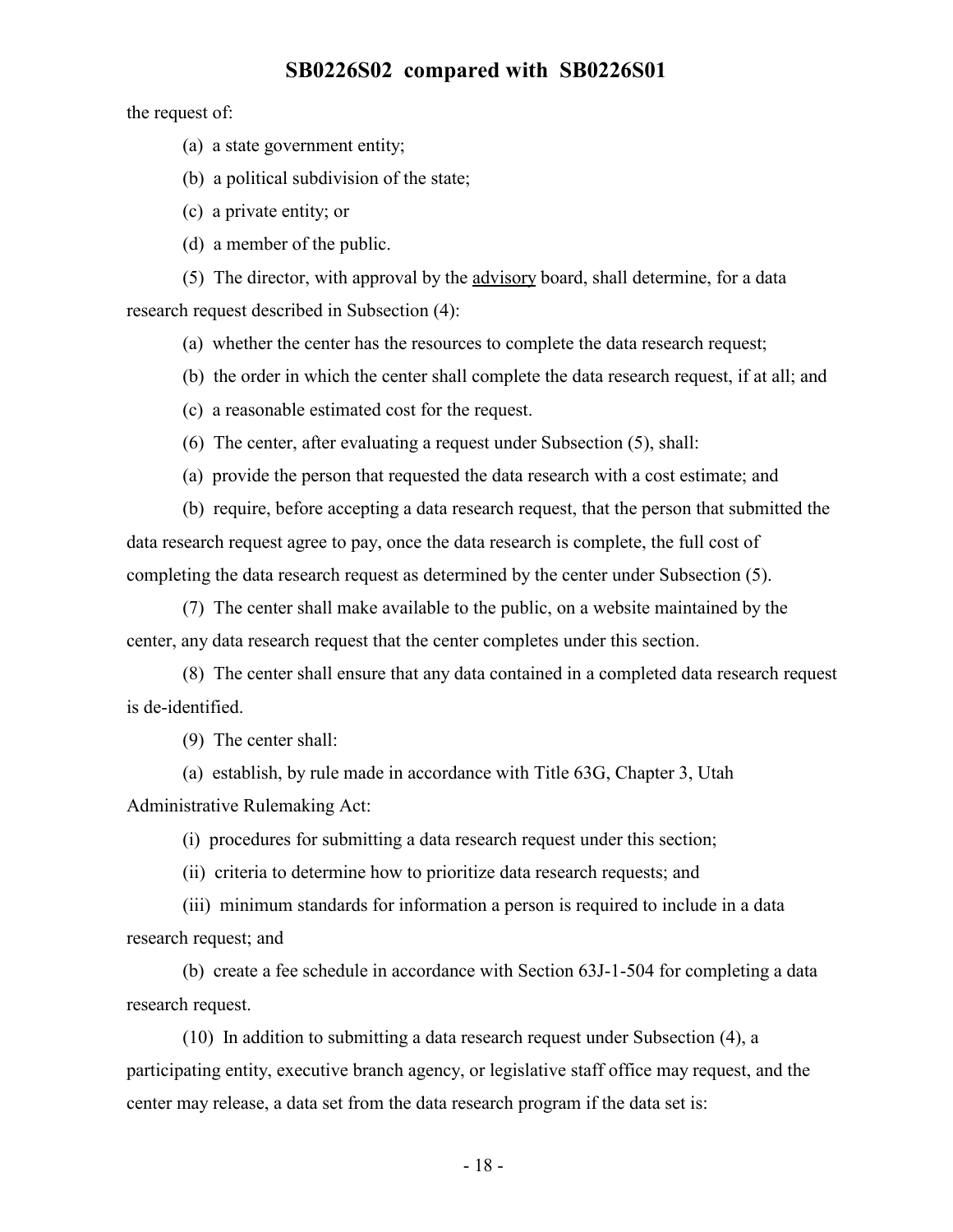(a) connected;

(b) aggregated; and

(c) de-identified.

(11) (a) The center shall use any fee the center collects under this section to cover the center's costs to administer this chapter.

(b) The center shall deposit any fee the center collects under this section not used to cover the center's costs into the General Fund.

Section 15. Section **53B-33-303**, which is renumbered from Section 35A-14-303 is renumbered and amended to read:

#### **[35A-14-303]. 53B-33-303. Data visualization access.**

(1) In addition to performing data research and responding to data research requests under Section [35A-14-302] 53B-33-302, the center shall create an online data visualization portal that provides access to the public to connected, aggregated, and de-identified data in the program.

(2) The data visualization portal described in Subsection (1) shall include role-based dashboards that:

- (a) allow a user to query data in the program;
- (b) integrate real-time data; and
- (c) allow a user to view queried data in a customizable environment.

Section 16. Section **53B-33-304**, which is renumbered from Section 35A-14-304 is renumbered and amended to read:

### **[35A-14-304]. 53B-33-304. Reporting.**

(1) The center shall report to the Education Interim Committee:

(a) before July 1 of each year regarding the center's:

(i) research and services priorities for the year;  $[\text{and}]$ 

(ii) completed research from the previous year; and

(iii) activities and accomplishments in the previous year; and

(b) before December 1 of each year, the center's ongoing data research and services priority list described in Subsection  $[35A-14-302(2)]$  53B-33-302(2).

(2) The Education Interim Committee shall provide the center ongoing input regarding the center's activities and data research priorities.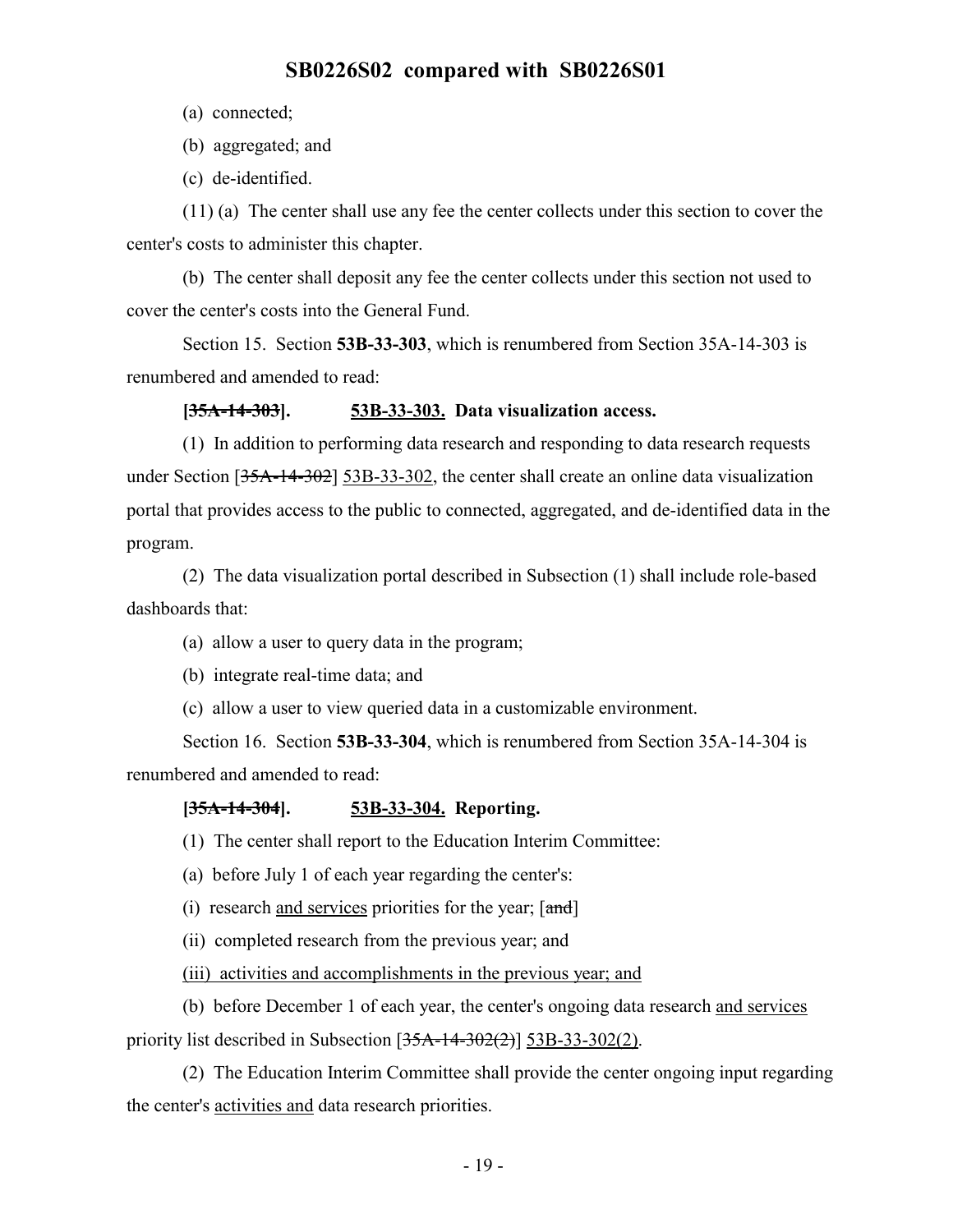Section 17. Section **53E-1-201** is amended to read:

#### **53E-1-201. Reports to and action required of the Education Interim Committee.**

(1) In accordance with applicable provisions and Section 68-3-14, the following recurring reports are due to the Education Interim Committee:

(a) the report described in Section 9-22-109 by the STEM Action Center Board, including the information described in Section 9-22-113 on the status of the computer science initiative and Section 9-22-114 on the Computing Partnerships Grants Program;

(b) the prioritized list of data research described in Section [35A-14-302] 53B-33-302 and the report on research and activities described in Section [35A-14-304] 53B-33-304 by the Utah Data Research Center;

(c) the report described in Section 35A-15-303 by the State Board of Education on preschool programs;

(d) the report described in Section 53B-1-402 by the Utah Board of Higher Education on career and technical education issues and addressing workforce needs;

(e) the annual report of the Utah Board of Higher Education described in Section 53B-1-402;

(f) the reports described in Section 53B-28-401 by the Utah Board of Higher Education regarding activities related to campus safety;

(g) the State Superintendent's Annual Report by the state board described in Section 53E-1-203;

(h) the annual report described in Section 53E-2-202 by the state board on the strategic plan to improve student outcomes;

(i) the report described in Section 53E-8-204 by the state board on the Utah Schools for the Deaf and the Blind;

(j) the report described in Section 53E-10-703 by the Utah Leading through Effective, Actionable, and Dynamic Education director on research and other activities;

(k) the report described in Section 53F-4-203 by the state board and the independent evaluator on an evaluation of early interactive reading software;

(l) the report described in Section 53F-4-407 by the state board on UPSTART;

(m) the reports described in Sections 53F-5-214 and 53F-5-215 by the state board related to grants for professional learning and grants for an elementary teacher preparation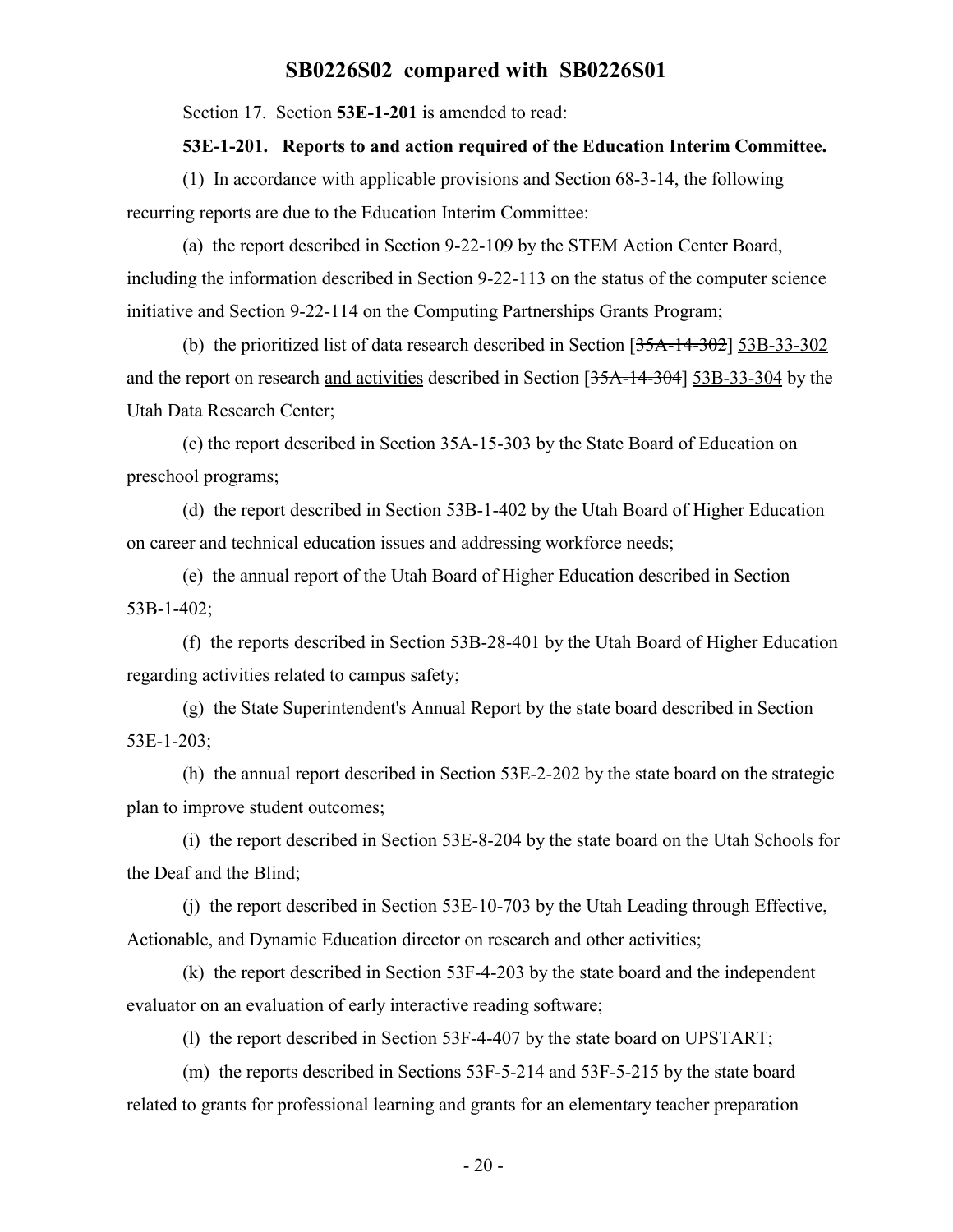assessment; and

(n) the report described in Section 53F-5-405 by the State Board of Education regarding an evaluation of a partnership that receives a grant to improve educational outcomes for students who are low income.

(2) In accordance with applicable provisions and Section 68-3-14, the following occasional reports are due to the Education Interim Committee:

(a) the report described in Section 35A-15-303 by the School Readiness Board by November 30, 2020, on benchmarks for certain preschool programs;

(b) the report described in Section 53B-28-402 by the Utah Board of Higher Education on or before the Education Interim Committee's November 2021 meeting;

(c) the reports described in Section 53E-3-520 by the state board regarding cost centers and implementing activity based costing;

(d) if required, the report described in Section 53E-4-309 by the state board explaining the reasons for changing the grade level specification for the administration of specific assessments;

(e) if required, the report described in Section 53E-5-210 by the state board of an adjustment to the minimum level that demonstrates proficiency for each statewide assessment;

(f) in 2022 and in 2023, on or before November 30, the report described in Subsection 53E-10-309(7) related to the PRIME pilot program;

(g) the report described in Section 53E-10-702 by Utah Leading through Effective, Actionable, and Dynamic Education;

(h) if required, the report described in Section 53F-2-513 by the state board evaluating the effects of salary bonuses on the recruitment and retention of effective teachers in high poverty schools;

(i) upon request, the report described in Section 53F-5-207 by the state board on the Intergenerational Poverty Intervention Grants Program;

(j) the report described in Section 53F-5-210 by the state board on the Educational Improvement Opportunities Outside of the Regular School Day Grant Program;

(k) the report described in Section 53G-7-503 by the state board regarding fees that LEAs charge during the 2020-2021 school year;

(l) the reports described in Section 53G-11-304 by the state board regarding proposed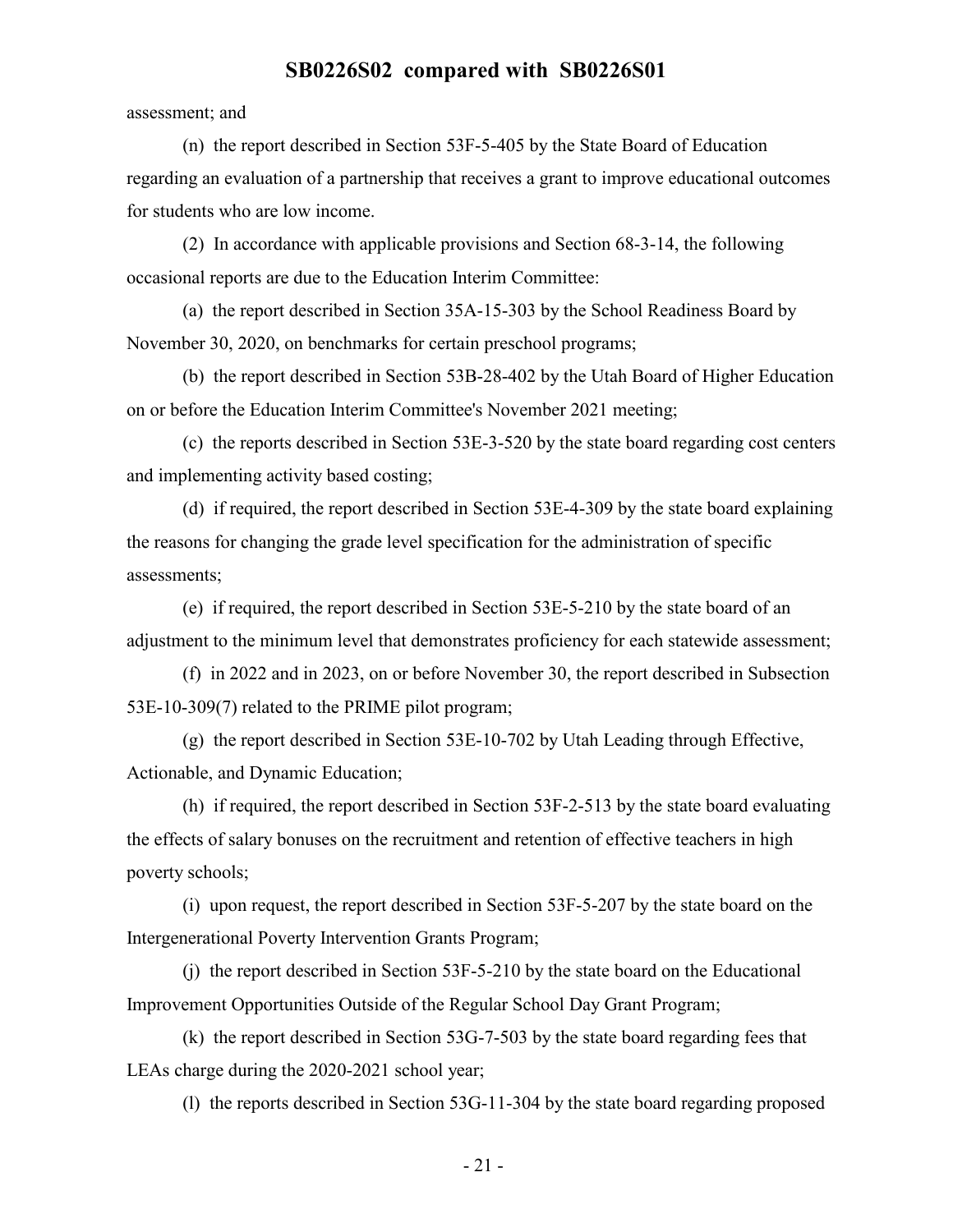rules and results related to educator exit surveys;

(m) the report described in Section 62A-15-117 by the Division of Substance Abuse and Mental Health, the State Board of Education, and the Department of Health regarding recommendations related to Medicaid reimbursement for school-based health services; and

(n) the reports described in Section 63C-19-202 by the Higher Education Strategic Planning Commission.

Section 18. Section **53E-4-308** is amended to read:

**53E-4-308. Unique student identifier -- Coordination of higher education and public education information technology systems -- Coordination of preschool and public education information technology systems.**

(1) As used in this section, "unique student identifier" means an alphanumeric code assigned to each public education student for identification purposes, which:

(a) is not assigned to any former or current student; and

(b) does not incorporate personal information, including a birth date or Social Security number.

(2) The state board, through the state superintendent, shall assign each public education student a unique student identifier, which shall be used to track individual student performance on achievement tests administered under this part.

(3) The state board and the Utah Board of Higher Education, in collaboration with the Utah Data Research Center created in Section 53B-33-201, shall:

(a) coordinate public education and higher education information technology systems to allow individual student academic achievement to be tracked through both education systems in accordance with this section and Section 53B-1-109[.]; and

[(4)] (b) [The state board and the Utah Board of Higher Education shall] coordinate access to the unique student identifier of a public education student who later attends an institution within the state system of higher education.

 $[\frac{1}{5}]$  (4) (a) The state board and the Department of Workforce Services shall coordinate assignment of a unique student identifier to each student enrolled in a program described in Title 35A, Chapter 15, Preschool Programs.

(b) A unique student identifier assigned to a student under Subsection  $[\frac{15}{2}]$  (4)(a) shall remain the student's unique student identifier used by the state board when the student enrolls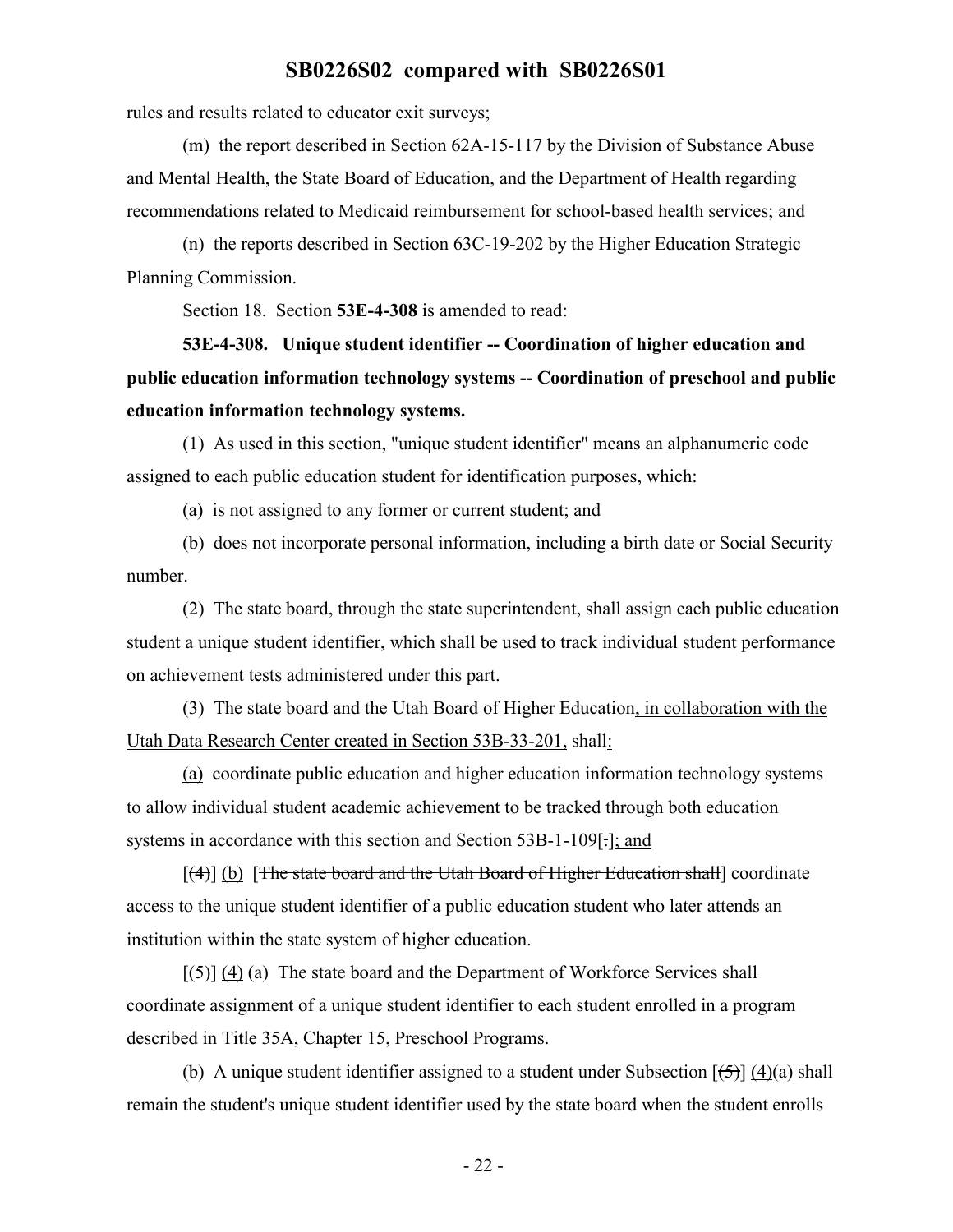in a public school in kindergarten or a later grade.

(c) The state board, the Department of Workforce Services, and a contractor as defined in Section 53F-4-401, shall coordinate access to the unique student identifier of a preschool student who later attends an LEA.

Section 19. Section **53E-10-706** is amended to read:

#### **53E-10-706. Electronic resources -- Research clearinghouse.**

(1) The state board shall publish a ULEAD website containing information provided by the director as described in this part.

(2) The director shall within two years of appointment:

(a) develop and maintain a research clearinghouse publicly available through the website described in Subsection (1); and

(b) include in the research clearinghouse:

(i) research on K-12 education, including peer-reviewed research;

(ii) information on K-12 education innovation and best practices;

(iii) an index and explanation of academic, state, federal, or other K-12 education research repositories;

(iv) K-12 education research and policy briefs generated by Utah public and private institutions of higher education, including participating institutions, categorized and searchable by topic;

(v) access points to and explanation of currently available K-12 education data, including data managed by the Utah Data Research Center created in Section [35A-14-201] 53B-33-201 and data maintained by the state board;

(vi) other K-12 education information as determined by the director, including information regarding efforts by institutions or other individuals to promote innovative and effective education practices in Utah; and

(vii) each innovative practice report prepared by ULEAD, categorized and searchable by topic, location of the studied LEA, and socioeconomic and demographic profile.

(3) The director shall publish:

(a) an electronic directory of K-12 education experts identified in ULEAD research and reports; and

(b) a monthly report to LEAs, via electronic channels provided by the state board,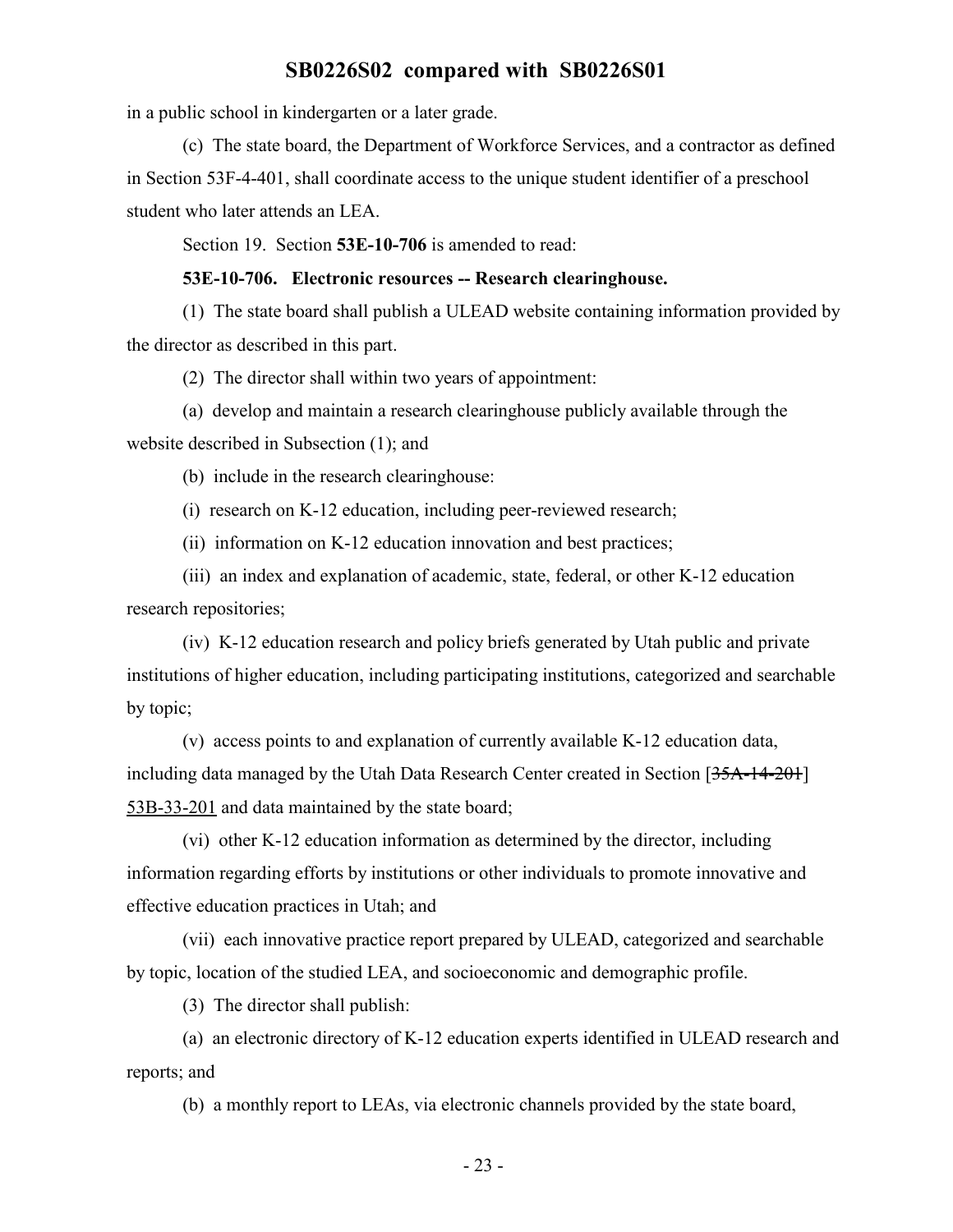highlighting ULEAD activities and soliciting proposals from education practitioners for

ULEAD research and reports.

(4) The director may provide electronic seminars or forums for professional learning regarding subjects of ULEAD research and reports to K-12 practitioners.

Section 20. Section **53E-10-707** is amended to read:

#### **53E-10-707. ULEAD Steering Committee.**

(1) (a) There is created the ULEAD Steering Committee.

(b) The director is the chair of the steering committee.

(2) The steering committee shall consist of the following members each appointed for a term of one year:

(a) the director;

(b) one member appointed by the chair of the state board;

(c) the state superintendent or the state superintendent's designee;

(d) the staff director of the State Charter School Board or the director's designee;

(e) one member appointed by the office of the governor;

(f) one member, appointed by the director, who is a superintendent of a school district;

(g) one member, appointed by the director, of a local school board;

(h) two principals or other public school leaders of public schools that are not charter schools, appointed by the director;

(i) two principals or other public school leaders of charter schools, appointed by the director;

(j) two educators who hold a current license under Chapter 6, Education Professional Licensure, nominated by LEA leaders and appointed by the director; and

(k) two members representing citizens or business, nominated by the members of the public and appointed by the director.

(3) (a) A member of the steering committee may be appointed for more than one term.

(b) If a midterm vacancy occurs on the steering committee, the appointing individual, as described in Subsection (2), for the vacant position shall appoint an individual for the remainder of the term.

(4) (a) The steering committee shall hold a meeting at least semi annually in January and July or on dates otherwise chosen by the director.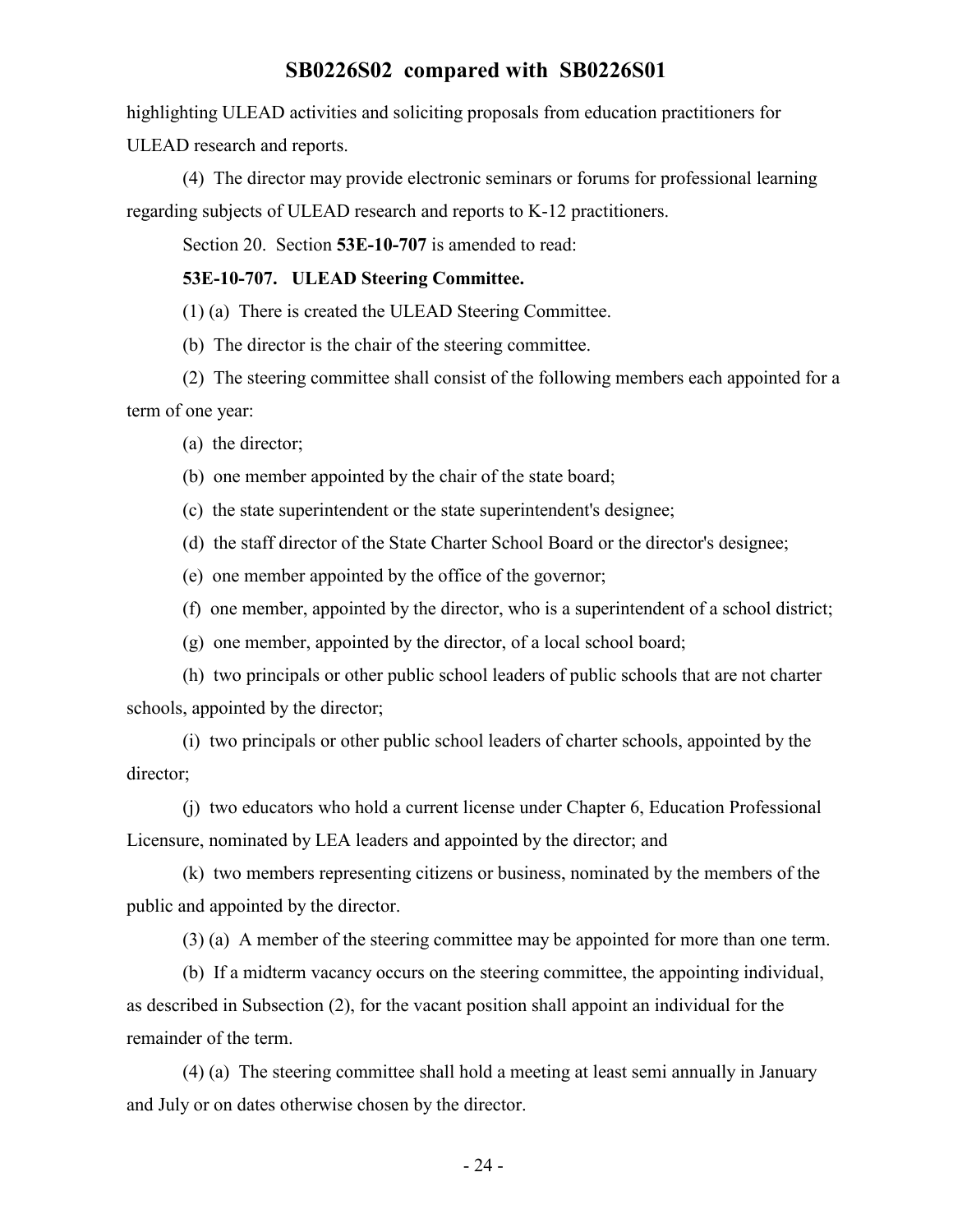(b) The state board shall provide space for the steering committee to meet.

(5) The steering committee shall:

(a) discuss prospective and current ULEAD projects and findings;

(b) consult with and make recommendations to the director to prioritize ULEAD reports and areas of focused research;

(c) facilitate connections between the director and Utah's political, business, education technology, and academic communities; and

(d) make recommendations to improve gathering, retaining, and disseminating education data and research and evaluation findings for use by participating institutions and other education policy researchers, including data managed by the Utah Data Research Center created in Section [35A-14-201] 53B-33-201.

(6) In order to determine research priorities for ULEAD, the director shall consult with:

(a) members of the Legislature responsible for public education;

(b) members of Utah professional education associations, including principals and LEA governing board members; and

(c) policy-research centers based in Utah.

(7) The state board or state superintendent may request that the director arrange with a participating institution to prepare a report on a specific LEA or area of practice meeting the criteria established in this part.

(8) A member of the steering committee may not receive compensation except a member who is a legislator shall receive compensation for travel and other expense reimbursements in accordance with Section 36-2-2.

(9) The steering committee shall hold a meeting described in this section in accordance with Title 52, Chapter 4, Open and Public Meetings Act.

Section 21. **Repealer.**

This bill repeals:

Section **35A-14-101, Title.**

Section **35A-14-202, Utah Data Research Center -- Powers.**

Section 22. **Appropriation.**

The following sums of money are appropriated for the fiscal year beginning July 1, 2022, and ending June 30, 2023. These are additions to amounts previously appropriated for